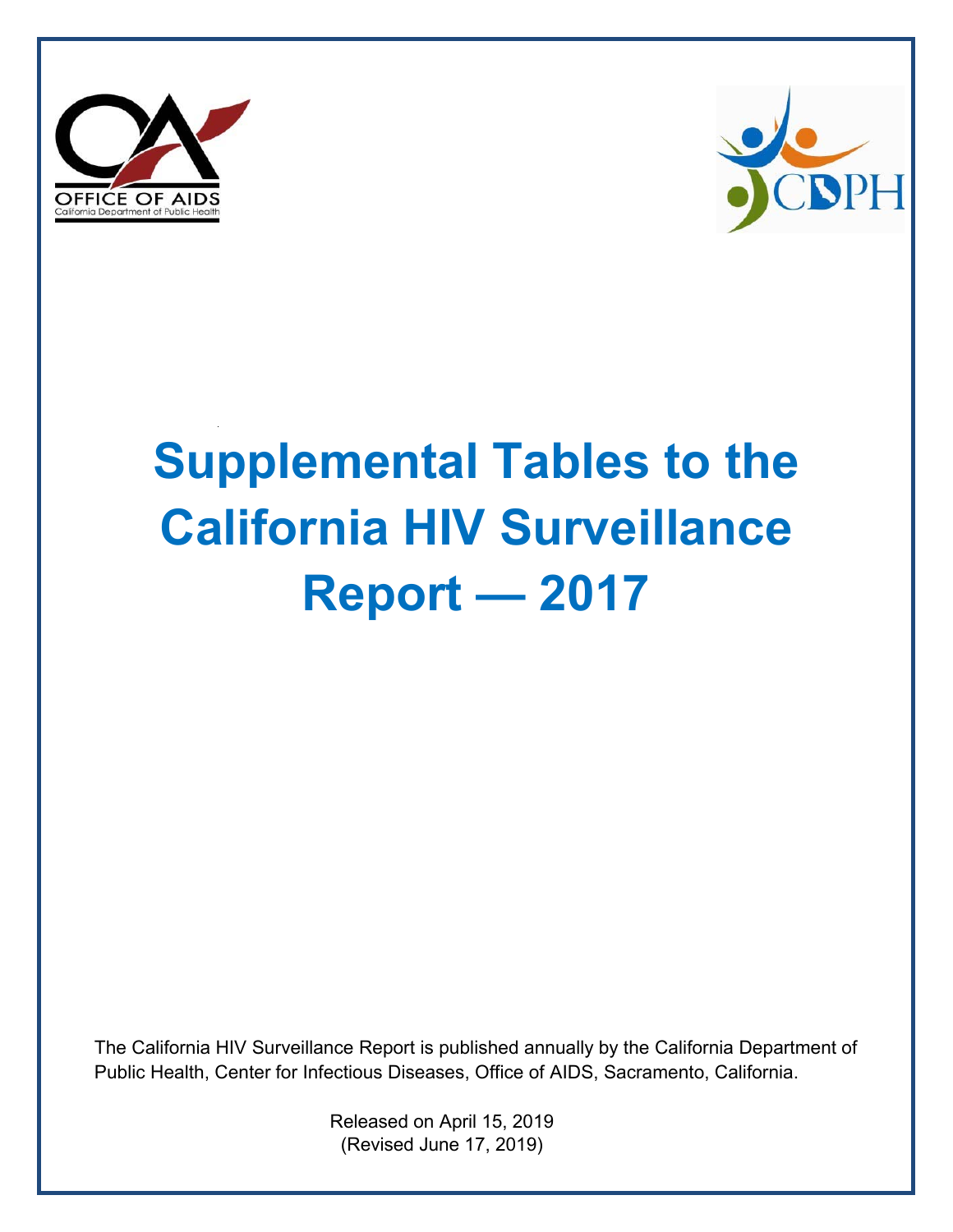## **Table of Tables**

| Table S1a. Persons newly diagnosed with HIV infection, by race/ethnicity and selected                                                                                    | Page 1  |
|--------------------------------------------------------------------------------------------------------------------------------------------------------------------------|---------|
| Table S1b. Persons newly diagnosed with HIV infection, by race/ethnicity and transmission                                                                                | Page 2  |
| Table S2a. Persons living with diagnosed HIV infection, by race/ethnicity and selected                                                                                   | Page 3  |
| Table S2b. Persons living with diagnosed HIV infection, by race/ethnicity and transmission                                                                               | Page 4  |
| Table S3a. Persons living with diagnosed HIV infection ever classified as stage 3 (AIDS),<br>by year and selected demographic characteristics, 2013-2017—California      | Page 5  |
| Table S3b. Persons living with diagnosed HIV infection ever classified as stage 3 (AIDS),                                                                                | Page 6  |
| Table S3c. Persons living with diagnosed HIV infection ever classified as stage 3 (AIDS),                                                                                | Page 7  |
| Table S4a. Persons living with diagnosed HIV infection ever classified as stage 3 (AIDS),<br>by race/ethnicity and selected demographic characteristics, 2017—California | Page 8  |
| Table S4b. Persons living with diagnosed HIV infection ever classified as stage 3 (AIDS),                                                                                | Page 9  |
|                                                                                                                                                                          | Page 10 |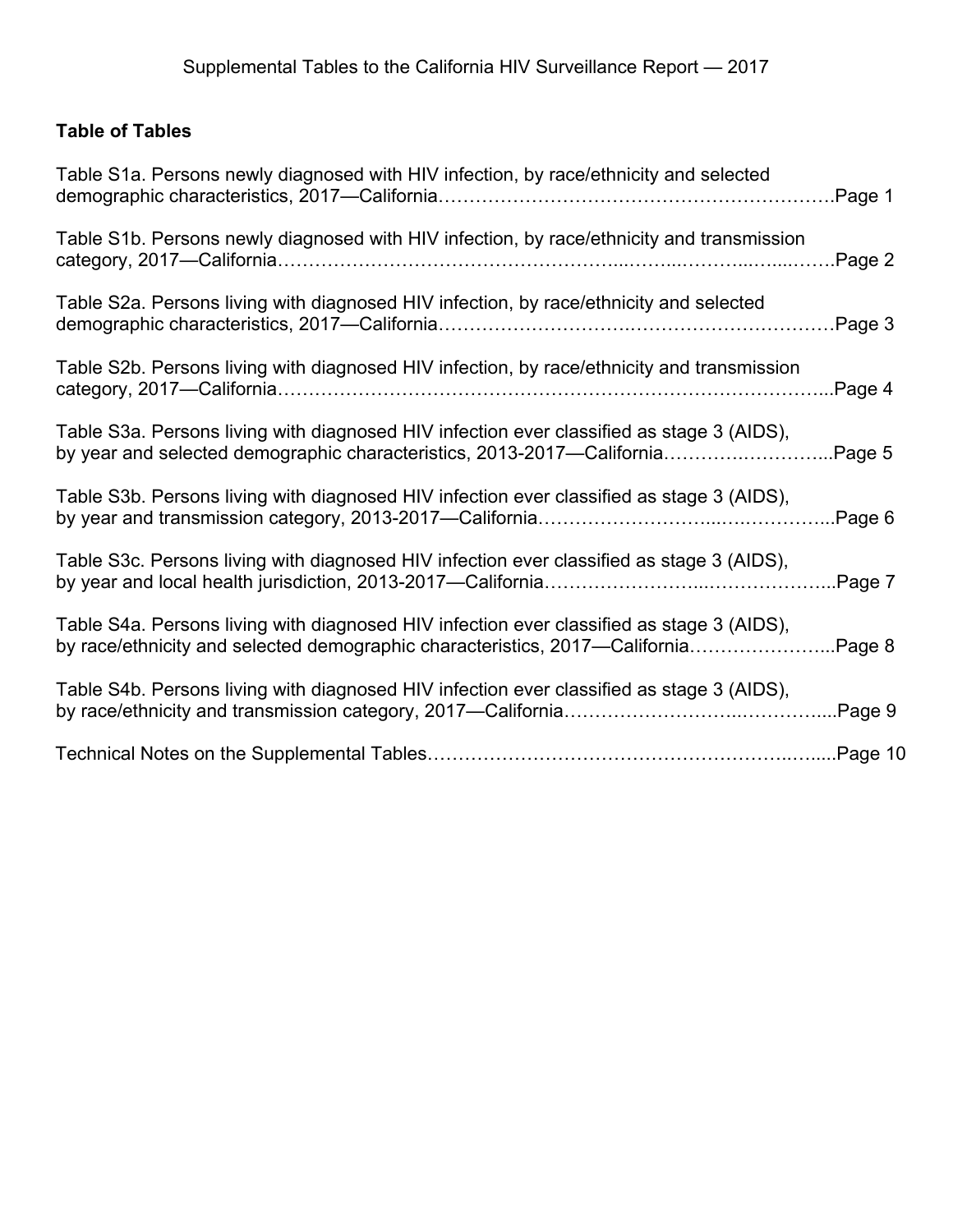|                       |                                     | American<br>Indian/<br>Alaska<br><b>Native</b> |       | Asian        |                | Black/<br>African<br>American |       | Hispanic/<br>Latinx |                          | <b>Native</b><br>Hawaiian/<br><b>Pacific</b><br><b>Islander</b> |      | White |      | <b>Multiple</b><br>Races |      | Total        |      |
|-----------------------|-------------------------------------|------------------------------------------------|-------|--------------|----------------|-------------------------------|-------|---------------------|--------------------------|-----------------------------------------------------------------|------|-------|------|--------------------------|------|--------------|------|
| <b>Characteristic</b> |                                     | N                                              | Rate  | N            | Rate           | N                             | Rate  | N                   | Rate                     | N                                                               | Rate | N     | Rate | N                        | Rate | N            | Rate |
|                       | Age at diagnosis (years)<br>0 to 11 | $\Omega$                                       | 0.0   | 0            | 0.0            | $\overline{2}$                | 0.7   | 3                   | 0.1                      | 0                                                               | 0.0  | 0     | 0.0  | $\Omega$                 | 0.0  | 5            | 0.1  |
|                       | 12 to 14                            |                                                | 0.0   | $\mathbf{0}$ | 0.0            | 2                             | 2.4   | 1                   | 0.1                      | 0                                                               | 0.0  |       | 0.2  | 0                        | 0.0  | 4            | 0.3  |
|                       | 15 to 17                            |                                                | 0.0   | 3            | 1.8            | 11                            | 12.4  | 11                  | 1.4                      | 0                                                               | 0.0  | 5     | 1.2  | $\overline{2}$           | 3.1  | 32           | 2.1  |
|                       | 18 to 19                            |                                                | 19.3  | 8            | 5.7            | 22                            | 28.4  | 59                  | 10.0                     |                                                                 | 22.0 | 32    | 8.6  | 3                        | 6.0  | 126          | 10.2 |
|                       | 20 to 24                            |                                                | 14.7  | 54           | 16.0           | 169                           | 84.9  | 398                 | 27.5                     | 3                                                               | 24.8 | 142   | 15.3 | 20                       | 18.3 | 788          | 25.9 |
|                       | 25 to 29                            |                                                | 26.0  | 57           | 18.1           | 178                           | 105.9 | 487                 | 42.0                     | 4                                                               | 35.8 | 205   | 24.7 | 26                       | 34.1 | 960          | 37.3 |
|                       | 30 to 34                            | 5                                              | 45.5  | 59           | 16.3           | 93                            | 60.4  | 376                 | 33.1                     |                                                                 | 9.0  | 194   | 20.6 | 22                       | 31.9 | 750          | 27.9 |
|                       | 35 to 39                            | 0                                              | 0.0   | 49           | 12.8           | 93                            | 62.8  | 264                 | 23.4                     |                                                                 | 9.2  | 147   | 15.6 | 18                       | 28.9 | 572          | 21.3 |
|                       | 40 to 44                            |                                                | 30.1  | 40           | 10.2           | 52                            | 37.7  | 205                 | 19.3                     |                                                                 | 10.2 | 115   | 13.4 | 17                       | 33.7 | 433          | 17.2 |
|                       | 45 to 49                            |                                                | 9.0   | 31           | 7.8            | 48                            | 30.8  | 177                 | 17.4                     | 0                                                               | 0.0  | 118   | 11.8 | 10                       | 20.9 | 385          | 14.6 |
|                       | 50 to 54                            |                                                | 16.4  | 23           | 6.3            | 48                            | 29.3  | 122                 | 13.8                     |                                                                 | 10.1 | 127   | 11.6 | 9                        | 20.6 | 332          | 12.9 |
|                       | 55 to 59                            | O                                              | 0.0   | 10           | 2.9            | 42                            | 25.5  | 69                  | 9.4                      | 0                                                               | 0.0  | 81    | 6.5  | 6                        | 14.4 | 208          | 8.1  |
|                       | 60 to 64                            |                                                | 8.5   |              | 2.2            | 27                            | 19.7  | 31                  | 5.4                      | 0                                                               | 0.0  | 45    | 3.8  | ⊿                        | 12.1 | 115          | 5.1  |
|                       | 65 to 74                            |                                                | 0.0   | 3            | 0.6            | 15                            | 8.4   | 22                  | 3.2                      | 0                                                               | 0.0  | 27    | 1.4  |                          | 2.4  | 68           | 2.1  |
|                       | $\geq 75$                           |                                                | 0.0   | $\Omega$     | 0.0            | 0                             | 0.0   | 7                   | 1.6                      | 0                                                               | 0.0  | 6     | 0.4  | 0                        | 0.0  | 13           | 0.5  |
| Gender                | Cisgender men                       | 16                                             | 19.5  | 307          | 12.5           | 643                           | 57.1  | 1,997               | 25.3                     | 9                                                               | 13.9 | 1,104 | 14.6 | 112                      | 19.7 | 4,188        | 21.2 |
|                       | Cisgender women                     | $\overline{2}$                                 | 2.4   | 31           | 1.1            | 137                           | 11.9  | 196                 | 2.5                      | 3                                                               | 4.5  | 134   | 1.8  | 23                       | 4.0  | 526          | 2.6  |
|                       | Transgender women                   | 0                                              |       | 6            |                | 21                            |       | 37                  | $\overline{\phantom{a}}$ | 0                                                               |      | 6     |      | $\overline{2}$           |      | 72           |      |
|                       | Transgender men                     |                                                |       | 0            | $\blacksquare$ |                               |       | 2                   | $\overline{\phantom{a}}$ | 0                                                               |      |       |      |                          |      | 5            |      |
|                       | <b>Alternative Gender</b>           |                                                |       | <sup>0</sup> |                |                               |       | 0                   |                          | 0                                                               |      |       |      |                          |      | <sup>0</sup> |      |
|                       | Total                               | 18                                             | 10.82 | 344          | 6.7            | 802                           | 35.2  | 2,232               | 14.3                     | $\overline{12}$                                                 | 9.1  | 1,245 | 8.2  | $\overline{138}$         | 12.0 | 4,791        | 12.1 |

Table S1a. Persons newly diagnosed with HIV infection, by race/ethnicity and selected demographic characteristics, 2017—California

Note: Rates are per 100,000 population. Dash (—) indicates rates not calculated due to unknown population denominators. Until 2003, Asian/Native Hawaiian/Pacific Islander was classified as a single category; therefore persons with race/ethnicity data only available prior to 2003 are classified as Asian because they cannot be disaggregated.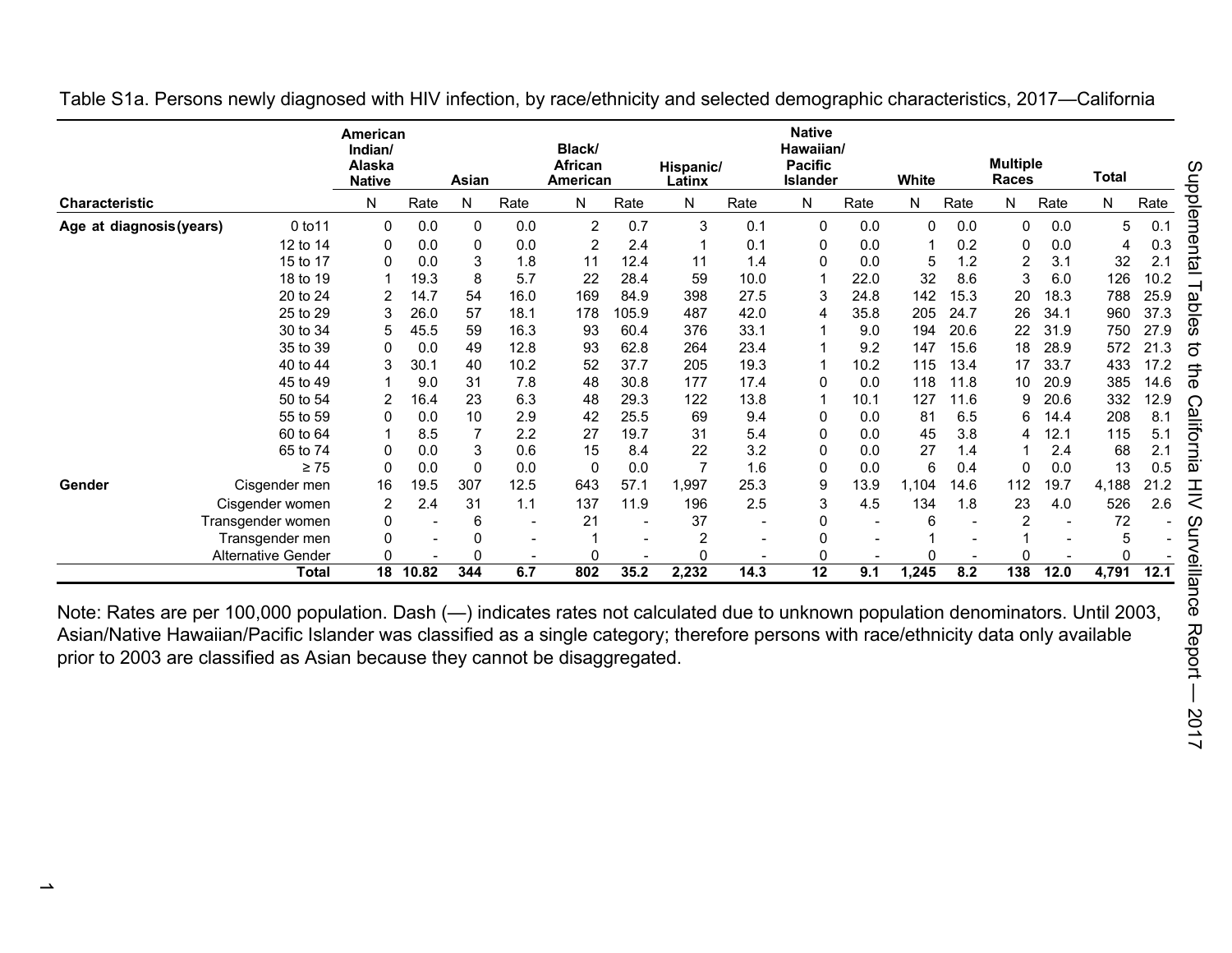|                                                              |                                                                                                           | American<br>Indian/<br>Alaska<br><b>Native</b> |                                   | Asian                           |                                | Black/<br>African<br>American    |                                | Hispanic/<br>Latinx |                                 | <b>Native</b><br>Hawaiian/<br><b>Pacific</b><br>Islander |                                | White                 |                                 | <b>Multiple</b><br><b>Races</b> |                                | Total            |                                 |
|--------------------------------------------------------------|-----------------------------------------------------------------------------------------------------------|------------------------------------------------|-----------------------------------|---------------------------------|--------------------------------|----------------------------------|--------------------------------|---------------------|---------------------------------|----------------------------------------------------------|--------------------------------|-----------------------|---------------------------------|---------------------------------|--------------------------------|------------------|---------------------------------|
| Demographic group                                            | <b>Transmission category</b>                                                                              | N                                              | %                                 | N                               | %                              | N                                | %                              | N                   | %                               | N                                                        | %                              | N                     | %                               | N                               | %                              | N                | %                               |
| Male adult or adolescent<br>$(≥12$ years old at diagnosis)   | Male-to-male sexual contact (MMSC)<br>Injection drug use (IDU)                                            | 13<br>0                                        | .3%<br>-81<br>$0.0\%$             | 248<br>4                        | 79.2%<br>1.3%                  | 431<br>15                        | 65.0%<br>2.3%                  | 1,506<br>68         | 74.1%<br>3.3%                   | 0                                                        | 77.8%<br>$0.0\%$               | 750<br>54             | 67.6%<br>4.9%                   | 84<br>5                         | 73.7%<br>4.4%                  | 3,039<br>146     | 71.4%<br>3.4%                   |
|                                                              | <b>MMSCIDU</b><br>High-risk heterosexual contact (HRH)                                                    |                                                | 6.3%<br>$0.0\%$                   | 9                               | 2.2%<br>2.9%                   | 20<br>15                         | $3.0\%$<br>2.3%                | 71<br>46            | 3.5%<br>2.3%                    | 0<br>$\Omega$                                            | $0.0\%$<br>$0.0\%$             | 73<br>39              | 6.6%<br>3.5%                    | 5<br>0                          | 4.4%<br>0.0%                   | 177<br>109       | 4.2%<br>2.6%                    |
|                                                              | Heterosexual contact (non-HRH)<br>Unknown risk                                                            | 0<br>2                                         | $0.0\%$<br>12.5%                  | 23<br>22                        | 7.3%<br>7.0%                   | 70<br>112                        | 10.6%<br>16.9%                 | 142<br>198          | 7.0%<br>9.7%                    |                                                          | 22.2%<br>$0.0\%$               | 78<br>116<br>$\Omega$ | 7.0%<br>10.5%                   | 9<br>O                          | 7.9%<br>9.6%                   | 324<br>461       | 7.6%<br>10.8%                   |
|                                                              | Other<br>Subtotal                                                                                         | 16                                             | $0.0\%$                           | O<br>313                        | 0.0%                           | 0<br>663                         | $0.0\%$                        | 2,032               | 0.0%                            | 9                                                        | 0.0%                           | 1,110                 | $0.0\%$                         | 114                             | 0.0%                           | 4,257            | 0.0%                            |
| Female adult or adolescent<br>$(≥12$ years old at diagnosis) | Injection drug use<br>High-risk heterosexual contact (HRH)<br>Heterosexual contact (non-HRH)<br>Perinatal | 0                                              | 50.0%<br>$0.0\%$<br>50.0%<br>0.0% | 0<br>14<br>12 <sup>2</sup><br>0 | 0.0%<br>45.2%<br>38.7%<br>0.0% | 10<br>38<br>62                   | 7.3%<br>27.7%<br>45.3%<br>0.7% | 22<br>87<br>77<br>0 | 11.2%<br>44.2%<br>39.1%<br>0.0% | $\Omega$<br>$\Omega$                                     | 0.0%<br>33.3%<br>66.7%<br>0.0% | 42<br>30<br>44<br>0   | 31.1%<br>22.2%<br>32.6%<br>0.0% | $\overline{2}$<br>13<br>0       | 8.3%<br>29.2%<br>54.2%<br>0.0% | 77<br>177<br>211 | 14.6%<br>33.5%<br>39.9%<br>0.2% |
|                                                              | Unknown risk<br>Subtotal                                                                                  | $\mathbf{2}$                                   | $0.0\%$                           | 5<br>31                         | 16.1%                          | 26<br>137                        | 19.0%                          | 11<br>197           | 5.6%                            | $\Omega$<br>3                                            | 0.0%                           | 19<br>135             | 14.1%                           | 2<br>24                         | 8.3%                           | 63<br>529        | 11.9%                           |
| Child<br>(<12 years old at diagnosis)                        | Perinatal<br>Subtotal                                                                                     | 0<br>0                                         | $0.0\%$                           | 0                               | 0.0%                           | $\overline{2}$<br>$\overline{2}$ | $0.0\%$                        | 3<br>3              | 100.0%                          | $\Omega$<br>0                                            | $0.0\%$                        | $\Omega$              | $0.0\%$                         | 0<br>0                          | 0.0%                           | 5<br>5           | 100.0%                          |
|                                                              | <b>Total</b>                                                                                              | 18                                             |                                   | 344                             |                                | 802                              |                                | 2,232               |                                 | 12                                                       |                                | 1,245                 |                                 | 138                             |                                | 4,791            |                                 |

Table S1b. Persons newly diagnosed with HIV infection, by race/ethnicity and transmission category, 2017—California

Note: Transmission category classified by sex at birth. High-risk heterosexual contact: heterosexual intercourse with a person of the opposite sex at birth who is HIV-positive or has a high risk for HIV (i.e., MMSC, IDU). Heterosexual contact (non-high-risk): heterosexual intercourse with a person of the opposite sex at birth whose who does not have a high risk for HIV. Until 2003, Asian/ Native Hawaiian/Pacific Islander was classified as a single category; therefore persons with race/ethnicity data only available prior to 2003 are classified as Asian because they cannot be disaggregated.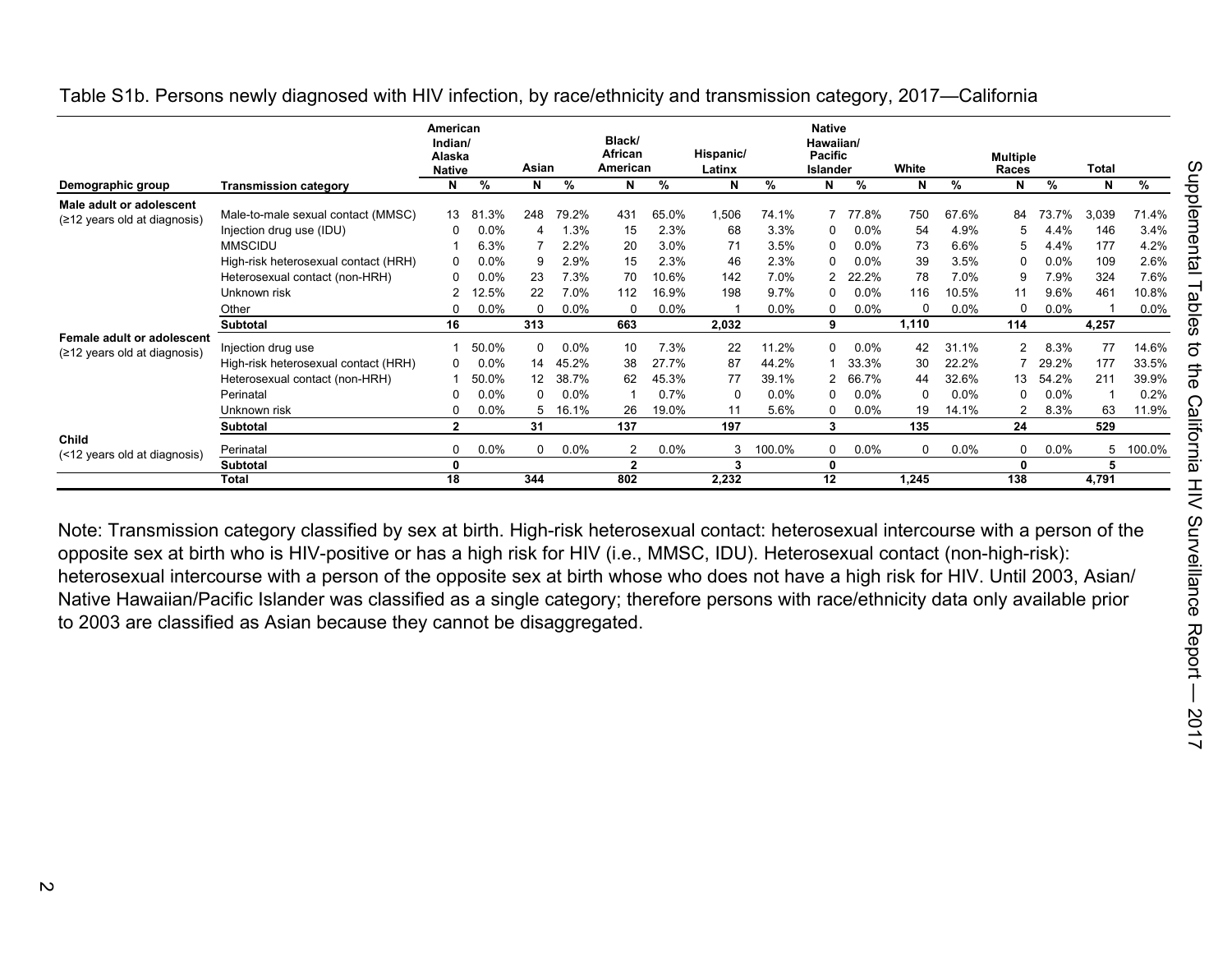|                           | <b>American</b>   |       |                |                          |                          |                          |           |                          | <b>Native</b>                        |                          |          |       |                 |         |         |       |
|---------------------------|-------------------|-------|----------------|--------------------------|--------------------------|--------------------------|-----------|--------------------------|--------------------------------------|--------------------------|----------|-------|-----------------|---------|---------|-------|
|                           | Indian/<br>Alaska |       |                |                          | Black/<br><b>African</b> |                          | Hispanic/ |                          | Hawaiian/<br>Other<br><b>Pacific</b> |                          |          |       | <b>Multiple</b> |         |         |       |
|                           | <b>Native</b>     |       | Asian          |                          | American                 |                          | Latinx    |                          | Islander                             |                          | White    |       | <b>Races</b>    |         | Total   |       |
| <b>Characteristic</b>     | N                 | Rate  | N              | Rate                     | N                        | Rate                     | N         | Rate                     | N                                    | Rate                     | N        | Rate  | N               | Rate    | N       | Rate  |
| Age at diagnosis (years)  |                   |       |                |                          |                          |                          |           |                          |                                      |                          |          |       |                 |         |         |       |
| 0 to 11                   | 0                 | 0.0   | 13             | 2.0                      | 33                       | 10.8                     | 31        | 1.0                      | 0                                    | 0.0                      | 22       | 1.4   | 11              | 3.0     | 110     | 1.8   |
| 12 to 14                  | $\Omega$          | 0.0   | 5              | 3.0                      | 33                       | 40.1                     | 25        | 3.1                      | 1                                    | 18.9                     | 11       | 2.6   | 3               | 4.3     | 78      | 5.1   |
| 15 to 17                  | <sup>0</sup>      | 0.0   | 9              | 5.4                      | 33                       | 37.3                     | 36        | 4.6                      | 0                                    | 0.0                      | 14       | 3.2   | 6               | 9.4     | 98      | 6.3   |
| 18 to 19                  |                   | 19.3  | $\overline{7}$ | 5.0                      | 58                       | 74.9                     | 115       | 19.5                     |                                      | 22.0                     | 46       | 12.4  | 11              | 21.9    | 239     | 19.3  |
| 20 to 24                  | 5                 | 36.8  | 153            | 45.4                     | 755                      | 379.3                    | 1,428     | 98.7                     | 5                                    | 41.3                     | 510      | 55.0  | 93              | 85.2    | 2,950   | 96.8  |
| 25 to 29                  | 21                | 181.8 | 415            | 32.0                     | 1,829                    | 1.088.1                  | 3,553     | 306.2                    | 24                                   | 215.0                    | 1,631    | 196.5 | 348             | 455.8   | 7,821   | 304.1 |
| 30 to 34                  | 30                | 272.8 | 575            | 158.8                    | 2,186                    | 1.419.9                  | 4,937     | 434.7                    | 32                                   | 287.0                    | 2,576    | 273.9 | 390             | 564.7   | 10,726  | 399.7 |
| 35 to 39                  | 33                | 308.4 | 646            | 168.6                    | 2.016                    | 1,360.5                  | 5,909     | 523.3                    | 40                                   | 369.7                    | 3,093    | 328.6 | 441             | 707.3   | 12,178  | 453.4 |
| 40 to 44                  | 39                | 391.4 | 744            | 189.4                    | 1,994                    | 1,445.6                  | 6,044     | 567.7                    | 30                                   | 305.9                    | 3,542    | 413.7 | 446             | 884.9   | 12,839  | 509.1 |
| 45 to 49                  | 57                | 511.3 | 844            | 211.1                    | 2,724                    | 1,750.2                  | 7,398     | 726.5                    | 37                                   | 367.8                    | 6,368    | 634.8 | 581             | ,214.9  | 18,009  | 680.6 |
| 50 to 54                  | 70                | 573.5 | 756            | 206.1                    | 3,622                    | 2,208.5                  | 7,856     | 885.8                    | 33                                   | 334.2                    | 10,052   | 916.8 | 664             | ,522.6  | 23,054  | 893.7 |
| 55 to 59                  | 63                | 472.3 | 494            | 140.9                    | 3.499                    | 2,120.9                  | 5,534     | 751.4                    | 19                                   | 197.0                    | 10,333   | 833.7 | 525             | ,256.1  | 20,467  | 800.6 |
| 60 to 64                  | 34                | 290.2 | 374            | 115.2                    | 2,389                    | 1,747.3                  | 3,136     | 550.7                    | 23                                   | 303.9                    | 7,037    | 590.0 | 338             | 0.020.6 | 13,331  | 585.7 |
| 65 to 74                  | 20                | 119.7 | 299            | 64.3                     | 1,785                    | 994.5                    | 2,272     | 333.2                    | 8                                    | 83.2                     | 6,411    | 337.7 | 274             | 651.3   | 11,071  | 336.2 |
| $\geq 75$                 | 3                 | 31.6  | 62             | 17.9                     | 281                      | 235.3                    | 495       | 114.0                    | 2                                    | 35.3                     | 1,232    | 85.0  | 36              | 143.1   | 2,111   | 88.3  |
| Gender                    |                   |       |                |                          |                          |                          |           |                          |                                      |                          |          |       |                 |         |         |       |
| Cisgender men             | 310               | 368.1 | 4,654          | 189.5                    | 17,614                   | 1,564.0                  | 42,225    | 534.7                    | 210                                  | 323.8                    | 48,849   | 645.6 | 3,556           | 625.5   | 117,421 | 594.2 |
| Cisgender women           | 60                | 73.0  | 655            | 24.2                     | 5,084                    | 440.5                    | 5,654     | 73.2                     | 37                                   | 55.8                     | 3,799    | 49.8  | 523             | 90.3    | 15,813  | 79.3  |
| Transgender women         | 6                 |       | 87             |                          | 523                      | $\overline{\phantom{a}}$ | 865       | $\overline{\phantom{a}}$ | 8                                    | $\overline{\phantom{a}}$ | 215      |       | 86              |         | 1.790   |       |
| Transgender men           | 0                 |       | 0              | $\overline{\phantom{a}}$ | 16                       |                          | 20        | $\overline{\phantom{a}}$ | 0                                    |                          | 15       |       |                 |         | 53      |       |
| <b>Alternative Gender</b> | $\Omega$          |       | 0              |                          | 0                        |                          | 5         |                          | 0                                    |                          | $\Omega$ |       | ∩               |         | 5       |       |
| Total                     | 376               | 225.9 | 5,396          | 104.6                    | 23,237                   | 1019.0                   | 48,769    | 312.3                    | 255                                  | 194.4                    | 52,878   | 348.1 | 4,167           | 363.1   | 135,082 | 340.3 |

Table S2a. Persons living with diagnosed HIV infection, by race/ethnicity and selected demographic characteristics, 2017—California

Note: Rates are per 100,000 population. Dash (—) indicates rates not calculated due to unknown population denominators. Until 2003, Asian/Native Hawaiian/Pacific Islander was classified as a single category; therefore persons with race/ethnicity data only available prior to 2003 are classified as Asian because they cannot be disaggregated. There were four persons diagnosed and living with HIV in California with an unknown race/ethnicity.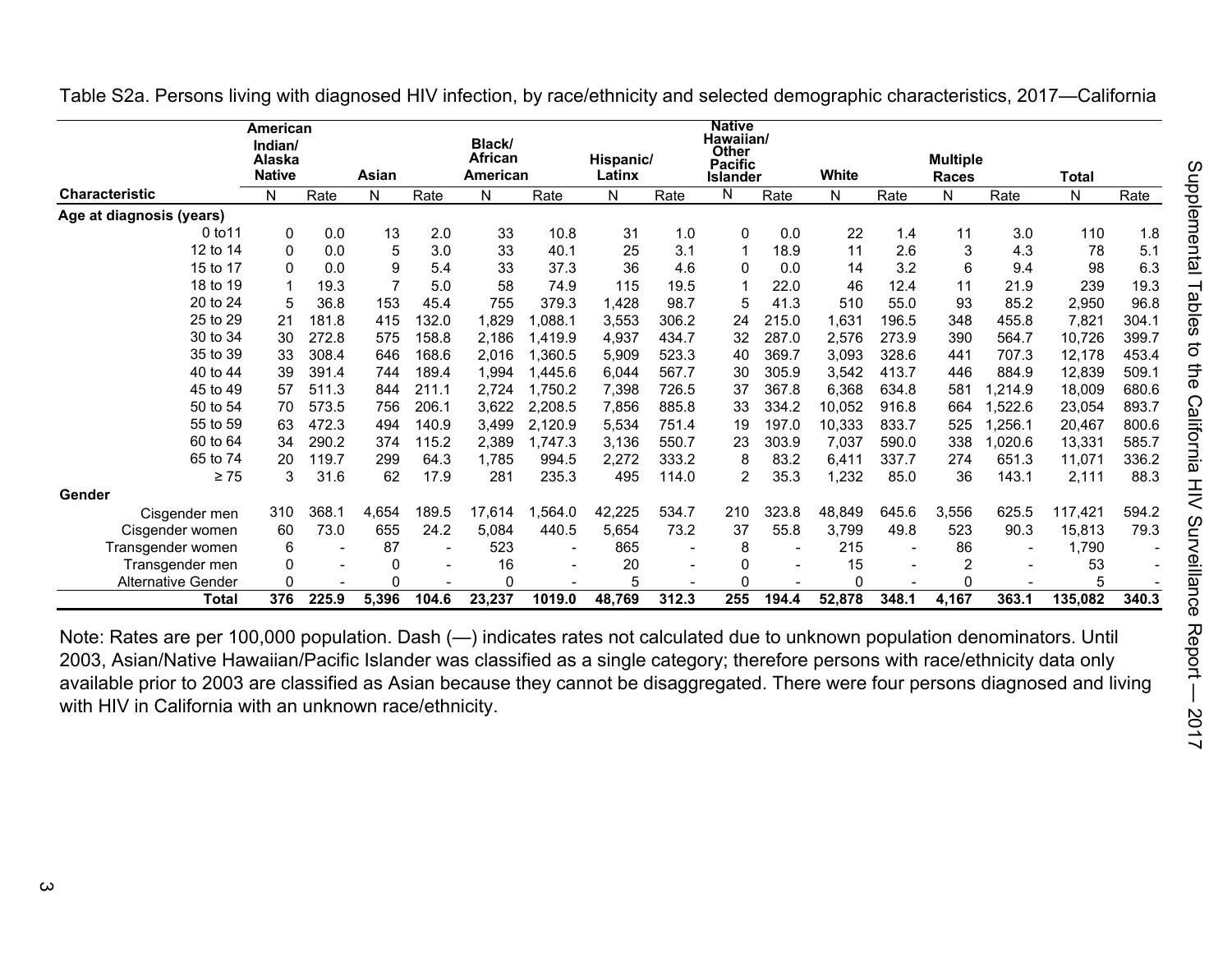|                                       |                                      | American<br>Indian/<br>Alaska<br><b>Native</b> |         | Asian    |           | Black/<br>African<br>American |       | Hispanic/<br>Latinx |       | <b>Native</b><br>Hawaiian/<br><b>Pacific</b><br><b>Islander</b> |           | White           |          | <b>Multiple</b><br>Races |           | Total   |             |
|---------------------------------------|--------------------------------------|------------------------------------------------|---------|----------|-----------|-------------------------------|-------|---------------------|-------|-----------------------------------------------------------------|-----------|-----------------|----------|--------------------------|-----------|---------|-------------|
| Demographic group                     | <b>Transmission category</b>         | N                                              | %       | N        | %         | N                             | %     | N                   | %     | N                                                               | %         | N               | %        | N                        | %         | N       | %           |
| Male adult or adolescent              | Male-to-male sexual contact (MMSC)   | 217                                            | 68.7%   | 3.863    | .6%<br>81 | 11.930                        | 65.8% | 33,022              | 76.7% | 175                                                             | .3%<br>80 | 39.468          | 80.5%    | 2,760                    | 75.9%     | 91,436  | 76.7%       |
| $(212 \text{ years old at year end})$ | Injection drug use (IDU)             | 27                                             | 8.5%    | 82       | 1.7%      | 1,378                         | 7.6%  | 1.711               | 4.0%  |                                                                 | 2.8%      | 1.847           | 3.8%     | 130                      | 3.6%      | 5,181   | 4.3%        |
|                                       | <b>MMSCIDU</b>                       | 46                                             | 14.6%   | 170      | 3.6%      | 1,436                         | 7.9%  | 2,563               | 5.9%  | 15                                                              | 6.9%      | 4,648           | 9.5%     | 416                      | 11.4%     | 9,294   | 7.8%        |
|                                       | High-risk heterosexual contact (HRH) | 6                                              | 1.9%    | 166      | 3.5%      | 1,094                         | 6.0%  | 1.451               | 3.4%  |                                                                 | 0.9%      | 844             | 1.7%     | 88                       | 2.4%      | 3,653   | 3.1%        |
|                                       | Heterosexual contact (non-HRH)       | 4                                              | 1.3%    | 230      | 4.9%      | 1,104                         | 6.1%  | 2,129               | 4.9%  | 13                                                              | 6.0%      | 869             | 1.8%     | 94                       | 2.6%      | 4,443   | 3.7%        |
|                                       | Perinatal                            | $\Omega$                                       | $0.0\%$ | 6        | 0.1%      | 104                           | 0.6%  | 122                 | 0.3%  |                                                                 | 0.5%      | 41              | 0.1%     | 19                       | 0.5%      | 293     | 0.2%        |
|                                       | Unknown risk                         | 16                                             | 5.1%    | 198      | 4.2%      | 1,048                         | 5.8%  | 2,002               | 4.6%  |                                                                 | 2.8%      | ,230            | 2.5%     | 123                      | 3.4%      | 4,623   | 3.9%        |
|                                       | Other                                | $\Omega$                                       | $0.0\%$ | 19       | 0.4%      | 27                            | 0.1%  | 77                  | 0.2%  |                                                                 | 0.0%      | 109             | 0.2%     |                          | 0.2%      | 240     | 0.2%        |
|                                       | Subtotal                             | 316                                            |         | 4,734    |           | 18,121                        |       | 43,077              |       | 218                                                             |           | 49,056          |          | 3,638                    |           | 119,163 |             |
| Female adult or adolescent            | Injection drug use                   | 25                                             | 41.7%   | 30       | 4.6%      | 875                           | 17.2% | 644                 | 11.4% |                                                                 | 7 18.9%   | 1,097           | 28.9%    | 110                      | 21.2%     | 2,788   | 17.6%       |
| $(212 \text{ years old at year end})$ | High-risk heterosexual contact (HRH) | 20                                             | 33.3%   | 402      | .9%<br>61 | 2.440                         | 48.0% | 3.130               | 55.3% | 18                                                              | 48.6%     | 1,862           | 49.0%    | 226                      | 43.6%     |         | 8,098 51.2% |
|                                       | Heterosexual contact (non-HRH)       | 11                                             | 18.3%   | 154      | 23.7%     | 1,270                         | 25.0% | 1,297               | 22.9% | 11                                                              | 29.7%     | 561             | 14.8%    | 131                      | 25.3%     | 3,435   | 21.7%       |
|                                       | Perinatal                            |                                                | 1.7%    |          | 1.1%      | 124                           | 2.4%  | 156                 | 2.8%  |                                                                 | 0.0%      | 53              | 1.4%     | 16                       | 3.1%      | 358     | 2.3%        |
|                                       | Unknown risk                         |                                                | 3.3%    | 46       | 7.1%      | 348                           | 6.8%  | 388                 | 6.9%  |                                                                 | 2.7%      | 181             | 4.8%     | 28                       | 5.4%      | 994     | 6.3%        |
|                                       | Other                                |                                                | 1.7%    | 10       | 1.5%      | 26                            | 0.5%  | 46                  | 0.8%  |                                                                 | 0.0%      | 46              | 1.2%     |                          | 1.4%      | 136     | 0.9%        |
|                                       | <b>Subtotal</b>                      | 60                                             |         | 649      |           | 5,083                         |       | 5,661               |       | 37                                                              |           | 3.800           |          | 518                      |           | 15,809  |             |
| Child                                 | Perinatal                            | $\Omega$                                       | $0.0\%$ | 10       | 76.9%     | 26                            | 78.8% | 27                  | 87.1% |                                                                 | $0.0\%$   |                 | 18 81.8% |                          | 11 100.0% |         | 92 83.6%    |
| (<12 years old at year end)           | Unknown risk                         | 0                                              | $0.0\%$ | 3        | 23.1%     |                               | 21.2% |                     | 9.7%  |                                                                 | $0.0\%$   | 3               | 13.6%    | $\Omega$                 | $0.0\%$   | 16      | 14.5%       |
|                                       | Other                                | 0                                              | $0.0\%$ | $\Omega$ | 0.0%      | 0                             | 0.0%  |                     | 3.2%  |                                                                 | $0.0\%$   |                 | 4.5%     | $\Omega$                 | 0.0%      | 2       | 1.8%        |
|                                       | <b>Subtotal</b>                      | 0                                              |         | 13       |           | 33                            |       | 31                  |       | $\mathbf{0}$                                                    |           | $\overline{22}$ |          | 11                       |           | 110     |             |
|                                       | Total                                | 376                                            |         | 5,396    |           | 23,237                        |       | 48,769              |       | 255                                                             |           | 52,878          |          | 4,167                    |           | 135,082 |             |

Table S2b. Persons living with diagnosed HIV infection, by race/ethnicity and transmission category, 2017—California

Note: Transmission category classified by sex at birth. High-risk heterosexual contact: heterosexual intercourse with a person of the opposite sex at birth who is HIV-positive or has a high risk for HIV (i.e., MMSC, IDU). Heterosexual contact (non-high-risk): heterosexual intercourse with a person of the opposite sex at birth whose who does not have a high risk for HIV. "Other" includes exposure to blood transfusion or blood products, receiving a transplant, occupational exposure, and other unspecified risks. Until 2003, Asian/Native Hawaiian/Pacific Islander was classified as a single category; therefore persons with race/ethnicity data only available prior to 2003 are classified as Asian because they cannot be disaggregated. There were four persons diagnosed and living with HIV in California with an unknown race/ethnicity.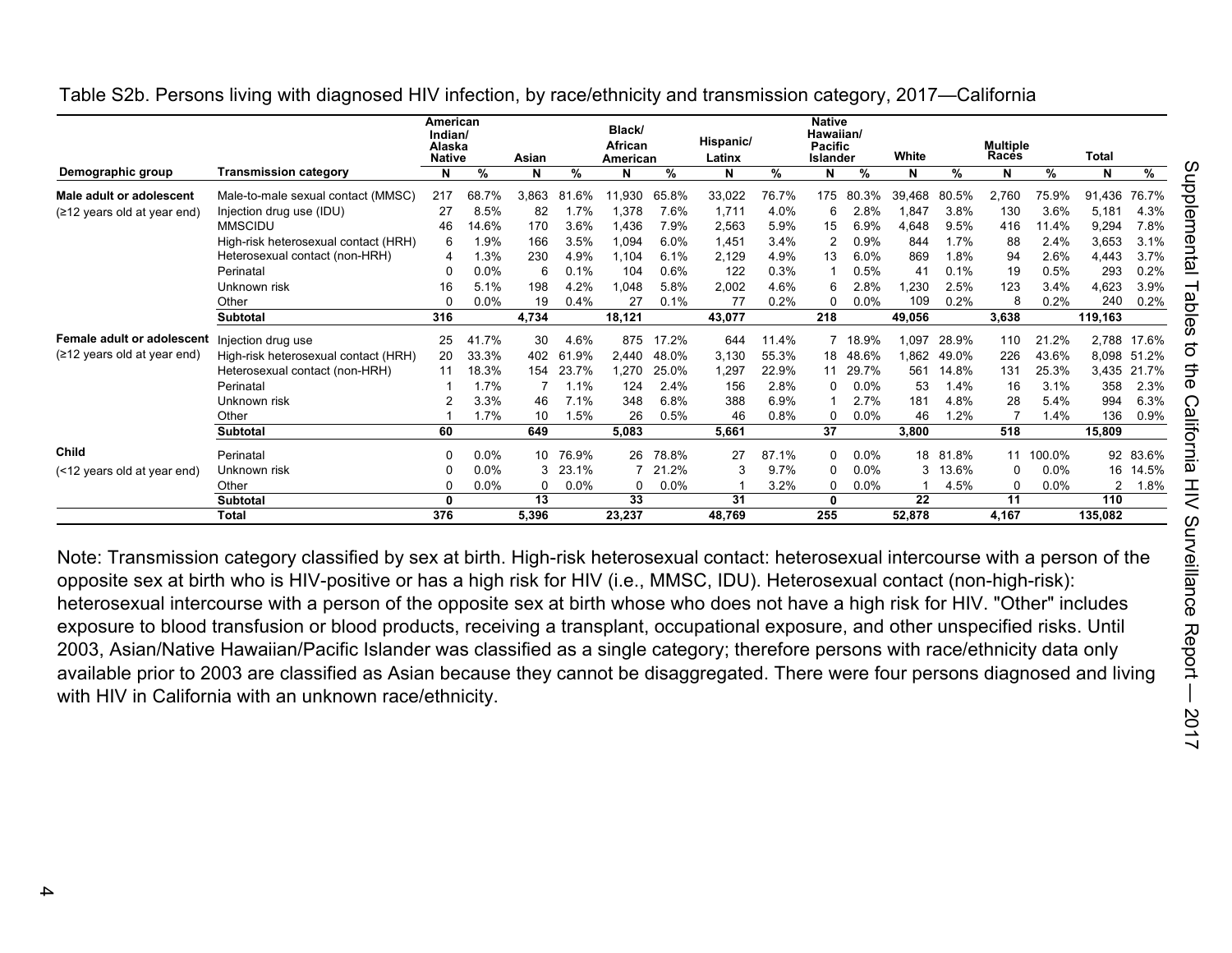|                                         | Table S3a. Persons living with diagnosed HIV infection ever classified as stage 3 (AIDS), by year and selected demographic |  |
|-----------------------------------------|----------------------------------------------------------------------------------------------------------------------------|--|
| characteristics, 2013–2017 — California |                                                                                                                            |  |

|                                        |                     | 2013      |                |                | 2014        |                |                                 | 2015      |       |              | 2016      |                |        | 2017      |       |
|----------------------------------------|---------------------|-----------|----------------|----------------|-------------|----------------|---------------------------------|-----------|-------|--------------|-----------|----------------|--------|-----------|-------|
| <b>Characteristic</b>                  | N                   | %         | Rate           | N              | %           | Rate           | N                               | %         | Rate  | N            | %         | Rate           | N      | %         | Rate  |
| Age at year end (years)                |                     |           |                |                |             |                |                                 |           |       |              |           |                |        |           |       |
| 0 to 11                                | 30                  | 0.0%      | 0.5            | 30             | 0.0%        | 0.5            | 23                              | 0.0%      | 0.4   | 21           | 0.0%      | 0.3            | 19     | 0.0%      | 0.3   |
| 12 to 14                               | 20                  | 0.0%      | 1.3            | 13             | 0.0%        | 0.8            | 18                              | 0.0%      | 1.2   | 17           | 0.0%      | 1.1            | 14     | 0.0%      | 0.9   |
| 15 to 17                               | 46                  | 0.1%      | 2.9            | 36             | 0.1%        | 2.3            | 27                              | 0.0%      | 1.7   | 23           | 0.0%      | 1.5            | 13     | 0.0%      | 0.8   |
| 18 to 19                               | 81                  | 0.1%      | 6.4            | 54             | 0.1%        | 4.3            | 42                              | 0.1%      | 3.3   | 30           | 0.0%      | 2.4            | 35     | 0.1%      | 2.8   |
| 20 to 24                               | 593                 | 0.9%      | 20.5           | 544            | 0.8%        | 18.4           | 488                             | 0.7%      | 16.3  | 455          | 0.7%      | 15.0           | 388    | 0.6%      | 12.7  |
| 25 to 29                               | 1,724               | 2.5%      | 66.2           | 1,631          | 2.4%        | 63.8           | 1,532                           | 2.3%      | 60.8  | 1,487        | 2.2%      | 58.8           | 1,416  | 2.1%      | 55.1  |
| 30 to 34                               | 3,159               | 4.6%      | 115.3          | 3,062          | 4.5%        | 110.2          | 2,970                           | 4.4%      | 107.4 | 2,856        | 4.2%      | 104.6          | 2,743  | 4.0%      | 102.2 |
| 35 to 39                               | 4,658               | 6.8%      | 184.8          | 4,464          | 6.6%        | 175.7          | 4,299                           | 6.3%      | 166.7 | 4,282        | 6.3%      | 162.9          | 4,186  | 6.2%      | 155.9 |
| 40 to 44                               | 8.246               | 12.0%     | 312.2          | 7,254          | 10.7%       | 277.4          | 6,424                           | 9.5%      | 250.1 | 5,879        | 8.7%      | 232.4          | 5,482  | 8.1%      | 217.4 |
| 45 to 49                               | 13.231              | 19.3%     | 510.0          | 12.102         | 17.8%       |                | 467.7 11,179                    | 16.5%     | 428.4 | 10,269       | 15.1%     | 389.6          | 9,388  | 13.9%     | 354.8 |
| 50 to 54                               | 14,430              | 21.1%     | 546.7          | 14,763         |             |                | 21.8% 555.9 14,724 21.7%        |           | 557.5 | 14,267       | 21.0%     | 547.2          | 13,480 | 19.9%     | 522.5 |
| 55 to 59                               | 10,465              | 15.3%     | 433.6          | 10,812         |             |                | 15.9% 439.5 11,501 17.0%        |           | 458.8 | 12,269       | 18.1%     | 483.6          | 12,840 | 19.0%     | 502.3 |
| 60 to 64                               | 6,347               | 9.3%      | 314.4          | 6,862          | 10.1% 329.9 |                | 7,379                           | 10.9%     | 343.7 | 8,109        | 11.9%     | 366.5          | 8,836  | 13.0%     | 388.2 |
| 65 to 74                               | 4.649               | 6.8%      | 171.3          | 5,234          | 7.7%        | 182.7          | 5,975                           | 8.8%      | 198.0 | 6,678        | $9.8\%$   | 211.7          | 7,418  | 10.9%     | 225.3 |
| $\geq 75$                              | 816                 | 1.2%      | 38.8           | 957            | 1.4%        | 44.3           | 1,122                           | 1.7%      | 50.2  | 1,306        | 1.9%      | 56.7           | 1.495  | 2.2%      | 62.6  |
| <b>Race/ethnicity</b>                  |                     |           |                |                |             |                |                                 |           |       |              |           |                |        |           |       |
| Hispanic/Latinx 24.498                 |                     | 35.8%     | 165.8          |                |             |                | 24,785 36.5% 165.2 25,110 37.1% |           |       | 165.0 25,551 | 37.6%     | 165.8          | 25,862 | 38.2%     | 165.6 |
| American Indian/Alaska Native          | 181                 | 0.3%      | 109.6          | 174            | 0.3%        | 105.2          | 173                             | 0.3%      | 104.5 | 176          | 0.3%      | 106.3          | 178    | 0.3%      | 107.0 |
| Asian                                  | 2,248               | 3.3%      | 45.1           | 2,295          | 3.4%        | 45.5           | 2,356                           | 3.5%      | 46.3  | 2,408        | 3.5%      | 47.0           | 2,470  | 3.6%      | 47.9  |
| Black/African American                 | 11,754              | 17.2%     | 529.5          | 11,620         | 17.1%       |                | 520.3 11,496                    | 17.0%     | 511.5 | 11,465       | 16.9%     | 507.1          | 11,398 | 16.8%     | 499.8 |
| Native Hawaiian/Other Pacific Islander | 107                 | 0.2%      | 80.9           | 109            | 0.2%        | 82.4           | 111                             | 0.2%      | 84.1  | 115          | 0.2%      | 87.5           | 113    | 0.2%      | 86.1  |
| White                                  | 27,770              | 40.5%     | 184.1          | 26,886         | 39.6%       | 177.9          | 26,509                          | 39.2%     | 175.2 | 26,292       | 38.7%     | 173.6          | 25,819 | 38.1%     | 169.9 |
| Multiple races                         | 1,933               | 2.8%      | 191.0          | 1,945          | 2.9%        | 186.0          | 1,944                           | 2.9%      | 180.1 | 1,937        | 2.9%      | 174.2          | 1,909  | 2.8%      | 166.4 |
| Unknown race                           | 4                   | $0.0\%$ - |                | 4              | $0.0\%$ -   |                | 4                               | $0.0\%$ - |       | 4            | $0.0\%$ - |                | 4      | $0.0\%$ - |       |
| Gender                                 |                     |           |                |                |             |                |                                 |           |       |              |           |                |        |           |       |
| Cisgender men                          | 59,813 87.3%        |           | 313.4          |                |             |                | 59,132 87.2% 306.8 58,942 87.1% |           | 303.3 | 59,145 87.0% |           | 302.0          | 58,928 | 87.0%     | 298.2 |
| Cisgender women                        | 7,810               | 11.4%     | 40.5           | 7,815          | 11.5%       | 40.1           | 7,879                           | 11.6%     | 40.1  | 7,915        | 11.6%     | 40.0           | 7,927  | 11.7%     | 39.8  |
| Transgender women                      | 851                 | 1.2%      | $\blacksquare$ | 850            | 1.3%        | $\blacksquare$ | 862                             | 1.3%      |       | 868          | 1.3%      | $\blacksquare$ | 877    | 1.3%      |       |
| Transgender men                        | 19                  | 0.0%      |                | 19             | 0.0%        |                | 19                              | 0.0%      |       | 19           | 0.0%      |                | 20     | 0.0%      |       |
| <b>Alternative Gender Identity</b>     | 2                   | 0.0%      |                | $\overline{2}$ | 0.0%        |                | $\mathbf 1$                     | 0.0%      |       | -1           | 0.0%      |                | 1      | 0.0%      |       |
|                                        | <b>Total 68,495</b> |           |                | 178.5 67,818   |             |                | 175.1 67,703                    |           |       | 173.3 67,948 |           | 172.7          | 67,753 |           | 170.7 |

Note: Rates are per 100,000 population. Dash (—) indicates rates not calculated due to unknown population denominators. Until 2003, Asian/Native Hawaiian/Pacific Islander was classified as a single category; therefore persons with race/ethnicity data only available prior to 2003 are classified as Asian because they cannot be disaggregated.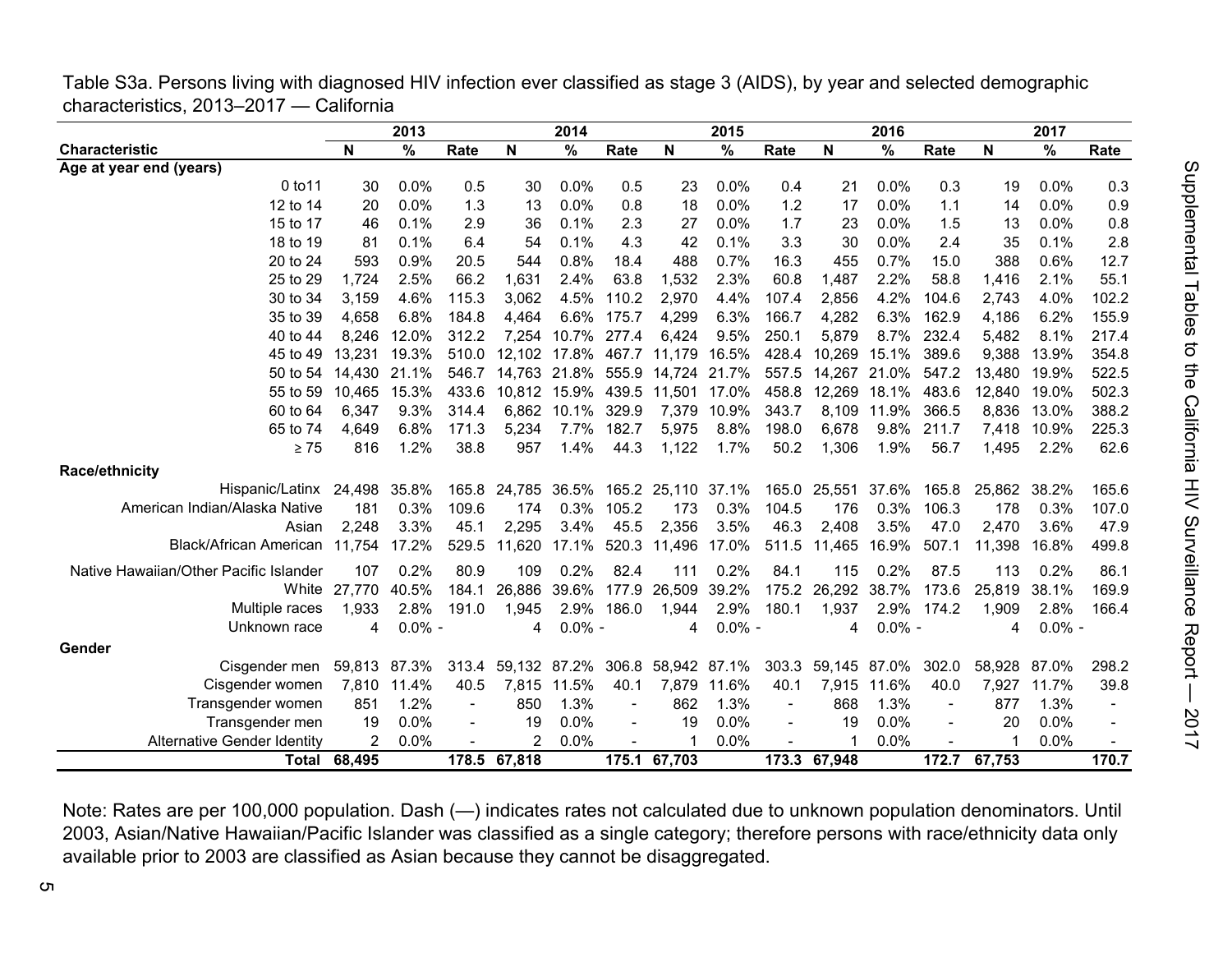Table S3b. Persons living with diagnosed HIV infection ever classified as stage 3 (AIDS), by year and transmission category, 2013– 2017 — California

|                                       |                                      | 2013   |       | 2014   |       | 2015   |         | 2016   |         | 2017   |       |
|---------------------------------------|--------------------------------------|--------|-------|--------|-------|--------|---------|--------|---------|--------|-------|
| Demographic group                     | <b>Transmission category</b>         | N      | $\%$  | N      | $\%$  | N      | %       | N      | $\%$    | N      | $\%$  |
| Male adult or adolescent              |                                      |        |       |        |       |        |         |        |         |        |       |
| (≥12 years old at year end)           | Male-to-male sexual contact (MMSC)   | 44,620 | 73.6% | 44,095 | 73.5% | 44,025 | 73.6%   | 44,204 | 73.7%   | 44,045 | 73.7% |
|                                       | Injection drug use (IDU)             | 3,678  | 6.1%  | 3,622  | 6.0%  | 3,546  | 5.9%    | 3,483  | 5.8%    | 3,426  | 5.7%  |
|                                       | <b>MMSCIDU</b>                       | 6,119  | 10.1% | 5,883  | 9.8%  | 5,731  | 9.6%    | 5,664  | 9.4%    | 5,537  | 9.3%  |
|                                       | High-risk heterosexual contact (HRH) | 2,262  | 3.7%  | 2,286  | 3.8%  | 2,297  | 3.8%    | 2,300  | 3.8%    | 2,281  | 3.8%  |
|                                       | Heterosexual contact (non-HRH)       | 1,992  | 3.3%  | 2,067  | 3.4%  | 2,134  | 3.6%    | 2,242  | 3.7%    | 2,325  | 3.9%  |
|                                       | Perinatal                            | 160    | 0.3%  | 159    | 0.3%  | 160    | 0.3%    | 156    | 0.3%    | 154    | 0.3%  |
|                                       | Unknown risk                         | 1,595  | 2.6%  | 1,635  | 2.7%  | 1,689  | 2.8%    | 1,746  | 2.9%    | 1,823  | 3.0%  |
|                                       | Other                                | 227    | 0.4%  | 222    | 0.4%  | 211    | 0.4%    | 206    | 0.3%    | 202    | 0.3%  |
|                                       | <b>Subtotal</b>                      | 60,653 | 88.6% | 59,969 | 88.4% | 59,793 | 88.3%   | 60,001 | 88.3%   | 59,793 | 88.3% |
| Female adult or adolescent            |                                      |        |       |        |       |        |         |        |         |        |       |
| $(212 \text{ years old at year end})$ | Injection drug use                   | 1,820  | 23.3% | 1,775  | 22.7% | 1,739  | 22.0%   | 1,704  | 21.5%   | 1,673  | 21.1% |
|                                       | High-risk heterosexual contact (HRH) | 4,280  | 54.8% | 4,267  | 54.6% | 4,295  | 54.5%   | 4,302  | 54.3%   | 4,301  | 54.2% |
|                                       | Heterosexual contact (non-HRH)       | 1,128  | 14.4% | 1,185  | 15.2% | 1,249  | 15.8%   | 1,289  | 16.3%   | 1,330  | 16.7% |
|                                       | Perinatal                            | 155    | 2.0%  | 160    | 2.0%  | 169    | 2.1%    | 174    | 2.2%    | 173    | 2.2%  |
|                                       | Unknown risk                         | 307    | 3.9%  | 312    | 4.0%  | 319    | 4.0%    | 343    | 4.3%    | 351    | 4.4%  |
|                                       | Other                                | 122    | 1.6%  | 120    | 1.5%  | 116    | 1.5%    | 114    | 1.4%    | 113    | 1.4%  |
|                                       | <b>Subtotal</b>                      | 7,812  | 11.4% | 7,819  | 11.5% | 7,887  | 11.6%   | 7,926  | 11.7%   | 7,941  | 11.7% |
| <b>Child</b>                          |                                      |        |       |        |       |        |         |        |         |        |       |
| (<12 years old at year end)           | Perinatal                            | 28     | 93.3% | 26     | 86.7% | 20     | 87.0%   | 18     | 85.7%   | 16     | 84.2% |
|                                       | Unknown risk                         | 2      | 6.7%  | 3      | 10.0% | 2      | 8.7%    | 2      | 9.5%    | 2      | 10.5% |
|                                       | Other                                | 0      | 0.0%  |        | 3.3%  |        | 4.3%    |        | 4.8%    |        | 5.3%  |
|                                       | Subtotal                             | 30     | 0.0%  | 30     | 0.0%  | 23     | $0.0\%$ | 21     | $0.0\%$ | 19     | 0.0%  |
|                                       | <b>Total</b>                         | 68,495 |       | 67,818 |       | 67,703 |         | 67,948 |         | 67,753 |       |

Note: Transmission category classified by sex-at-birth. High-risk heterosexual contact: heterosexual intercourse with a person of the opposite sex-at-birth who has a high risk of HIV (e.g., MMSC, IDU). Heterosexual contact (non-high-risk): heterosexual intercourse with a person of the opposite sex-at-birth who does not have a high risk for HIV. "Other" includes exposure to blood transfusion or blood products, receiving a transplant, occupational exposure, and other unspecified risks.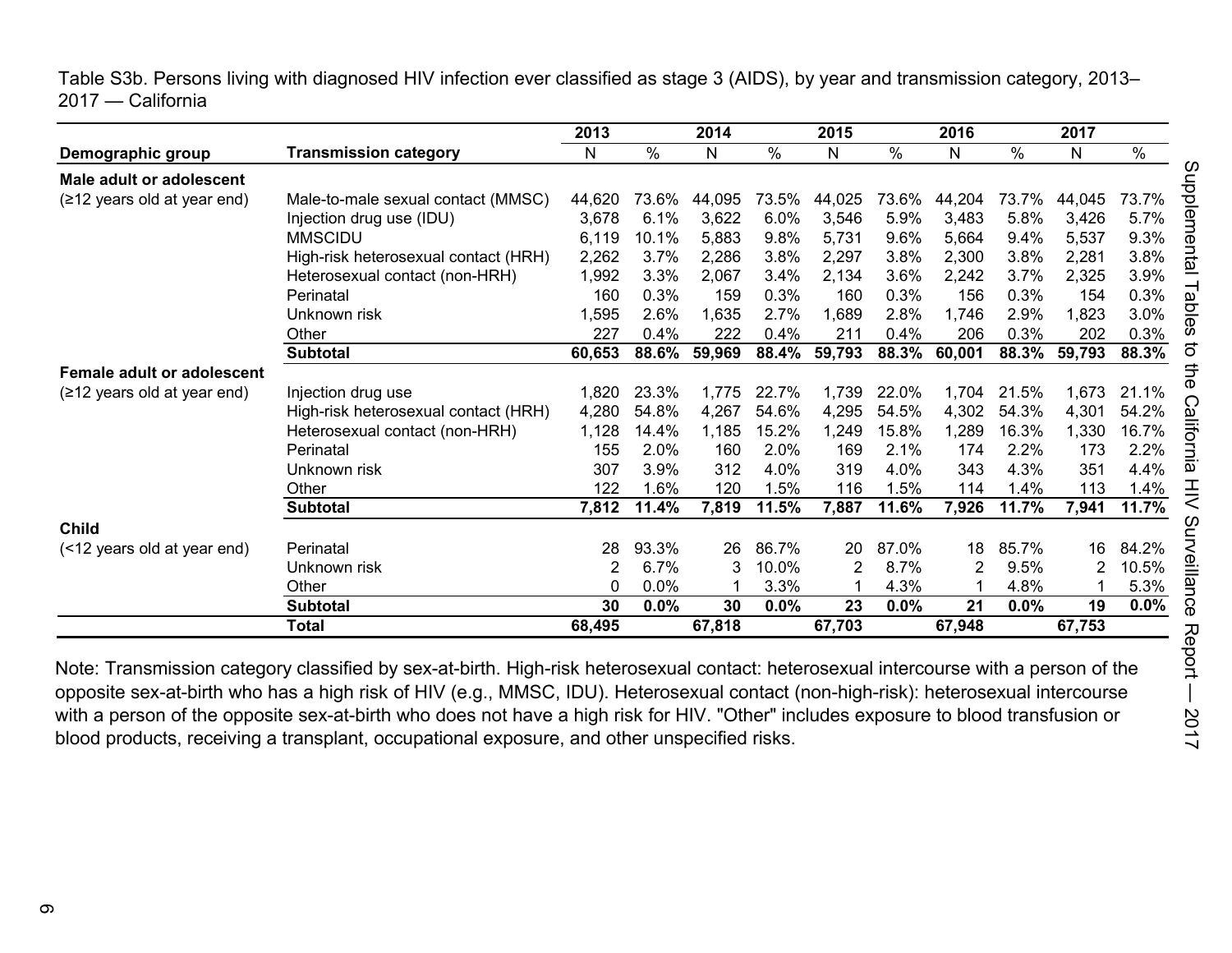| Table S3c. Persons living with diagnosed HIV infection ever classified as stage 3 (AIDS), by year |  |
|---------------------------------------------------------------------------------------------------|--|
| and local health jurisdiction, 2013–2017 — California                                             |  |

|                            | 2013     |              |              |           | 2014         |              |          | 2015            |               |                | 2016         |              |          | 2017         |               |
|----------------------------|----------|--------------|--------------|-----------|--------------|--------------|----------|-----------------|---------------|----------------|--------------|--------------|----------|--------------|---------------|
| <b>County of residence</b> | N        | $\%$         | Rate         | N         | $\%$         | Rate         | N        | $\%$            | Rate          | N              | $\%$         | Rate         | N        | $\%$         | Rate          |
| Alameda                    | 3,621    | 5.3%         | 229.8        | 3,638     | 5.4%         | 227.4        | 3,596    | 5.3%            | 222.0         | 3,507          | 5.2%         | 214.1        | 3,475    | 5.1%         | 209.9         |
| Alpine                     | 0        | 0.0%         | 0.0          | 0         | 0.0%         | 0.0          | 0        | 0.0%            | 0.0           | 2              | 0.0%         | 174.2        | 2        | 0.0%         | 175.0         |
| Amador                     | 28       | 0.0%         | 74.5         | 25        | 0.0%         | 66.8         | 39       | 0.1%            | 104.5         | 92             | 0.1%         | 247.4        | 106      | 0.2%         | 284.4         |
| Butte                      | 123      | 0.2%         | 55.3         | 129       | 0.2%         | 57.6         | 128      | 0.2%            | 57.1          | 146            | 0.2%         | 64.9         | 151      | 0.2%         | 66.7          |
| Calaveras                  | 16       | 0.0%         | 35.5         | 19        | 0.0%         | 42.2         | 22       | $0.0\%$         | 49.0          | 28             | 0.0%         | 62.5         | 26       | 0.0%         | 58.0          |
| Colusa                     | 3        | 0.0%         | 13.7         | 3         | 0.0%         | 13.6         | 2        | 0.0%            | 9.0           | $\overline{2}$ | 0.0%         | 8.9          | 4        | 0.0%         | 17.7          |
| Contra Costa               | 1,328    | 1.9%         | 121.9        | 1,339     | 2.0%         | 121.4        | 1,338    | 2.0%            | 119.8         | 1,433          | 2.1%         | 126.8        | 1,396    | 2.1%         | 122.1         |
| Del Norte                  | 13       | 0.0%         | 47.2         | 12        | 0.0%         | 44.1         | 13       | 0.0%            | 47.9          | 12             | 0.0%         | 44.4         | 11       | 0.0%         | 40.6          |
| El Dorado                  | 77       | 0.1%         | 42.2         | 82        | 0.1%         | 44.9         | 79       | 0.1%            | 43.1          | 95             | 0.1%         | 51.6         | 100      | 0.1%         | 54.0          |
| Fresno                     | 941      | 1.4%         | 98.1         | 952       | 1.4%         | 98.2         | 964      | 1.4%            | 98.4          | 996            | 1.5%         | 100.7        | 1,026    | 1.5%         | 102.6         |
| Glenn                      | 6        | 0.0%         | 20.9         | 5         | 0.0%         | 17.3         | 6        | $0.0\%$         | 20.7          | 11             | 0.0%         | 37.8         | 12       | 0.0%         | 41.1          |
| Humboldt                   | 84       | 0.1%         | 62.3         | 88        | 0.1%         | 65.3         | 97       | 0.1%            | 71.8          | 107            | 0.2%         | 78.6         | 101      | 0.1%         | 73.8          |
| Imperial                   | 141      | 0.2%         | 78.2         | 145       | 0.2%         | 79.2         | 149      | 0.2%            | 80.4          | 163            | 0.2%         | 87.1         | 171      | 0.3%         | 90.3          |
| Inyo                       | 10       | 0.0%         | 53.8         | 13        | 0.0%         | 69.8         | 12       | $0.0\%$         | 64.4          | 14             | 0.0%         | 75.1         | 12       | $0.0\%$      | 64.2          |
| Kern                       | 869      | 1.3%<br>0.1% | 100.0        | 855<br>88 | 1.3%<br>0.1% | 97.5<br>58.9 | 864      | 1.3%            | 97.8          | 830            | 1.2%<br>0.1% | 93.4<br>61.6 | 855      | 1.3%<br>0.1% | 95.2          |
| Kings                      | 92<br>64 | 0.1%         | 61.2<br>98.8 | 69        | 0.1%         | 105.8        | 85<br>86 | $0.1\%$<br>0.1% | 56.8<br>131.9 | 92<br>91       | 0.1%         | 139.7        | 90<br>94 | 0.1%         | 59.8<br>144.3 |
| Lake<br>Lassen             | 15       | 0.0%         | 46.4         | 13        | 0.0%         | 40.8         | 12       | 0.0%            | 38.7          | 10             | 0.0%         | 32.6         | 9        | 0.0%         | 29.4          |
| Los Angeles                | 26,570   | 38.8%        | 264.2        | 26,633    | 39.3%        | 263.1        | 26,216   | 38.7%           | 257.4         | 25,494         | 37.5%        | 249.2        | 25,248   | 37.3%        | 245.4         |
| Madera                     | 94       | 0.1%         | 61.7         | 104       | 0.2%         | 67.5         | 101      | 0.1%            | 65.2          | 101            | 0.1%         | 64.9         | 102      | 0.2%         | 64.8          |
| Marin                      | 482      | 0.7%         | 186.4        | 536       | 0.8%         | 205.3        | 496      | 0.7%            | 189.2         | 465            | 0.7%         | 176.6        | 446      | 0.7%         | 168.7         |
| Mariposa                   | 14       | 0.0%         | 77.1         | 13        | 0.0%         | 71.7         | 13       | 0.0%            | 71.9          | 12             | 0.0%         | 66.5         | 12       | 0.0%         | 66.5          |
| Mendocino                  | 100      | 0.1%         | 113.6        | 109       | 0.2%         | 123.1        | 105      | 0.2%            | 118.7         | 109            | 0.2%         | 122.5        | 104      | 0.2%         | 116.4         |
| Merced                     | 99       | 0.1%         | 37.4         | 96        | 0.1%         | 35.9         | 103      | 0.2%            | 38.2          | 137            | 0.2%         | 50.3         | 149      | 0.2%         | 54.0          |
| Modoc                      | 0        | 0.0%         | 0.0          | 0         | 0.0%         | 0.0          | 0        | $0.0\%$         | 0.0           | 0              | 0.0%         | 0.0          | 0        | 0.0%         | 0.0           |
| Mono                       | 1        | 0.0%         | 7.2          | 0         | 0.0%         | 0.0          | 4        | $0.0\%$         | 28.9          | 4              | 0.0%         | 29.0         | 5        | 0.0%         | 36.2          |
| Monterey                   | 414      | 0.6%         | 97.1         | 427       | 0.6%         | 99.3         | 422      | 0.6%            | 96.7          | 418            | 0.6%         | 94.8         | 420      | 0.6%         | 94.3          |
| Napa                       | 95       | 0.1%         | 68.2         | 99        | 0.1%         | 70.4         | 138      | 0.2%            | 97.5          | 149            | 0.2%         | 104.7        | 153      | 0.2%         | 107.1         |
| Nevada                     | 52       | 0.1%         | 53.2         | 51        | 0.1%         | 51.9         | 56       | 0.1%            | 57.0          | 73             | 0.1%         | 74.1         | 75       | 0.1%         | 75.9          |
| Orange                     | 3,754    | 5.5%         | 120.7        | 3,758     | 5.5%         | 119.8        | 3,657    | 5.4%            | 115.7         | 3,543          | 5.2%         | 111.4        | 3,510    | 5.2%         | 109.6         |
| Placer                     | 126      | 0.2%         | 34.6         | 122       | 0.2%         | 33.1         | 126      | 0.2%            | 34.0          | 176            | 0.3%         | 46.8         | 182      | 0.3%         | 47.8          |
| Plumas                     | 3        | 0.0%         | 15.2         | 3         | 0.0%         | 15.2         | 5        | 0.0%            | 25.5          | 6              | 0.0%         | 30.8         | 8        | 0.0%         | 41.2          |
| Riverside                  | 3,043    | 4.4%         | 133.7        | 3,047     | 4.5%         | 132.1        | 3,437    | 5.1%            | 147.6         | 4,171          | 6.1%         | 176.7        | 4,525    | 6.7%         | 188.9         |
| Sacramento                 | 1,886    | 2.8%         | 129.6        | 1,879     | 2.8%         | 127.5        | 1,880    | 2.8%            | 126.2         | 2,009          | 3.0%         | 133.3        | 1,980    | 2.9%         | 129.9         |
| San Benito                 | 22       | 0.0%         | 38.8         | 20        | 0.0%         | 35.0         | 19       | $0.0\%$         | 33.0          | 25             | 0.0%         | 43.1         | 32       | $0.0\%$      | 54.7          |
| San Bernardino             | 1,766    | 2.6%         | 84.4         | 1,785     | 2.6%         | 84.5         | 1,842    | 2.7%            | 86.5          | 2,110          | 3.1%         | 98.2         | 2,158    | 3.2%         | 99.5          |
| San Diego                  | 6,621    | 9.7%         | 206.3        | 6,653     | 9.8%         | 204.8        | 6,605    | 9.8%            | 201.7         | 6,828          | 10.0%        | 206.9        | 6,827    | 10.1%        | 205.2         |
| San Francisco              | 8,305    | 12.1%        | 984.3        | 7,379     | 10.9%        | 864.3        | 7,418    | 11.0%           | 859.5         | 6,902          | 10.2%        | 792.3        | 6,656    | 9.8%         | 756.8         |
| San Joaquin                | 659      | 1.0%         | 93.4         | 703       | 1.0%         | 98.0         | 711      | 1.1%            | 97.7          | 713            | 1.0%         | 96.5         | 692      | 1.0%         | 92.3          |
| San Luis Obispo            | 375      | 0.5%         | 137.1        | 346       | 0.5%         | 125.3        | 285      | 0.4%            | 102.9         | 228            | 0.3%         | 81.7         | 236      | 0.3%         | 84.0          |
| San Mateo                  | 842      | 1.2%         | 112.5        | 841       | 1.2%         | 111.2        | 828      | 1.2%            | 108.3         | 827            | 1.2%         | 107.7        | 823      | 1.2%         | 106.2         |
| Santa Barbara              | 331      | 0.5%         | 76.0         | 343       |              | 0.5% 77.9    | 344      | 0.5%            | 77.3          | 337            | 0.5%         | 75.2         | 283      | 0.4%         | 62.7          |
| Santa Clara                | 2,231    | 3.3%         | 119.5        | 2,194     | 3.2%         | 116.0        | 2,084    | 3.1%            | 108.8         | 1,957          | 2.9%         | 101.4        | 1,940    | 2.9%         | 99.4          |
| Santa Cruz<br>Shasta       | 244      | 0.4%         | 90.2         | 248       | 0.4%         | 91.3         | 259      | 0.4%            | 94.3          | 267            | 0.4%         | 96.7         | 268      | 0.4%         | 96.3          |
| Sierra                     | 107      | 0.2%<br>0.0% | 59.9<br>0.0  | 106       | 0.2%<br>0.0% | 59.1<br>31.6 | 100      | 0.1%<br>0.0%    | 55.9<br>31.8  | 104            | 0.2%<br>0.0% | 58.4<br>31.8 | 109      | 0.2%<br>0.0% | 61.1          |
| Siskiyou                   | 0<br>24  | 0.0%         | 53.7         | 1<br>26   | 0.0%         | 58.3         | 1<br>33  | 0.0%            | 74.2          | 1<br>40        | 0.1%         | 90.1         | 1<br>39  | 0.1%         | 31.9<br>88.0  |
| Solano                     | 697      | 1.0%         | 165.7        | 689       | 1.0%         | 162.0        | 724      | 1.1%            | 168.7         | 747            | 1.1%         | 172.1        | 734      | 1.1%         | 167.1         |
| Sonoma                     | 798      | 1.2%         | 161.4        | 789       | 1.2%         | 158.5        | 806      | 1.2%            | 160.8         | 905            | 1.3%         | 179.6        | 886      | 1.3%         | 174.6         |
| <b>Stanisiaus</b>          | 346      | 0.5%         | 65.6         | 367       | 0.5%         | 69.0         | 397      | 0.6%            | 73.7          | 441            | 0.6%         | 80.9         | 453      | 0.7%         | 82.1          |
| Sutter                     | 36       | 0.1%         | 37.3         | 37        | 0.1%         | 38.1         | 37       | 0.1%            | 37.9          | 41             | 0.1%         | 41.8         | 47       | 0.1%         | 47.5          |
| Tehama                     | 24       | 0.0%         | 37.7         | 21        | 0.0%         | 32.9         | 22       | 0.0%            | 34.4          | 25             | 0.0%         | 39.0         | 27       | 0.0%         | 42.0          |
| <b>Trinity</b>             | 9        | 0.0%         | 65.9         | 10        | 0.0%         | 73.5         | 10       | 0.0%            | 73.7          | 10             | 0.0%         | 74.2         | 10       | 0.0%         | 74.4          |
| Tulare                     | 176      | 0.3%         | 38.6         | 185       | 0.3%         | 40.2         | 195      | 0.3%            | 42.1          | 212            | 0.3%         | 45.3         | 221      | 0.3%         | 46.7          |
| Tuolumne                   | 21       | 0.0%         | 38.3         | 22        | 0.0%         | 40.2         | 19       | 0.0%            | 34.8          | 24             | 0.0%         | 44.2         | 24       | 0.0%         | 44.3          |
| ventura                    | 531      | 0.8%         | 63.0         | 533       | 0.8%         | 62.9         | 543      | 0.8%            | 63.7          | 527            | 0.8%         | 61.7         | 543      | 0.8%         | 63.2          |
| Y OIO                      | 131      | 0.2%         | 62.9         | 132       | 0.2%         | 62.9         | 131      | 0.2%            | 61.6          | 132            | 0.2%         | 60.9         | 136      | 0.2%         | 61.8          |
| Yuba                       | 35       | 0.1%         | 47.1         | 36        | 0.1%         | 48.0         | 39       | 0.1%            | 51.6          | 47             | 0.1%         | 61.7         | 48       | 0.1%         | 62.4          |
| Total                      | 68,495   |              | 178.5        | 67,818    |              | 175.1        | 67,703   |                 | 173.3         | 67,948         |              | 172.7        | 67,753   |              | 170.7         |
| Berkeley city              | 261      | 0.4%         | 223.0        | 263       | 0.4%         | 221.5        | 268      | 0.4%            | 222.2         | 264            | $0.4\%$      | 217.7        | 255      | 0.4%         | 208.5         |
| Long Beach city            | 2,847    | 4.2%         | 606.8        | 2,782     | 4.1%         | 591.4        | 2,706    | 4.0%            | 574.0         | 2,580          | 3.8%         | 548.8        | 2,500    | 3.7%         | 532.5         |
| Pasadena city              | 301      |              | 0.4% 215.5   | 314       |              | 0.5% 224.4   | 320      |                 | 0.5% 226.2    | 310            |              | 0.5% 218.2   | 301      |              | 0.4% 211.0    |

Note: Rates are per 100,000 population. Numbers for the city health jurisdictions of Berkeley, Long Beach and Pasadena are subsets of the numbers for the counties in which they are located (Alameda, Los Angeles, and Los Angeles, respectively).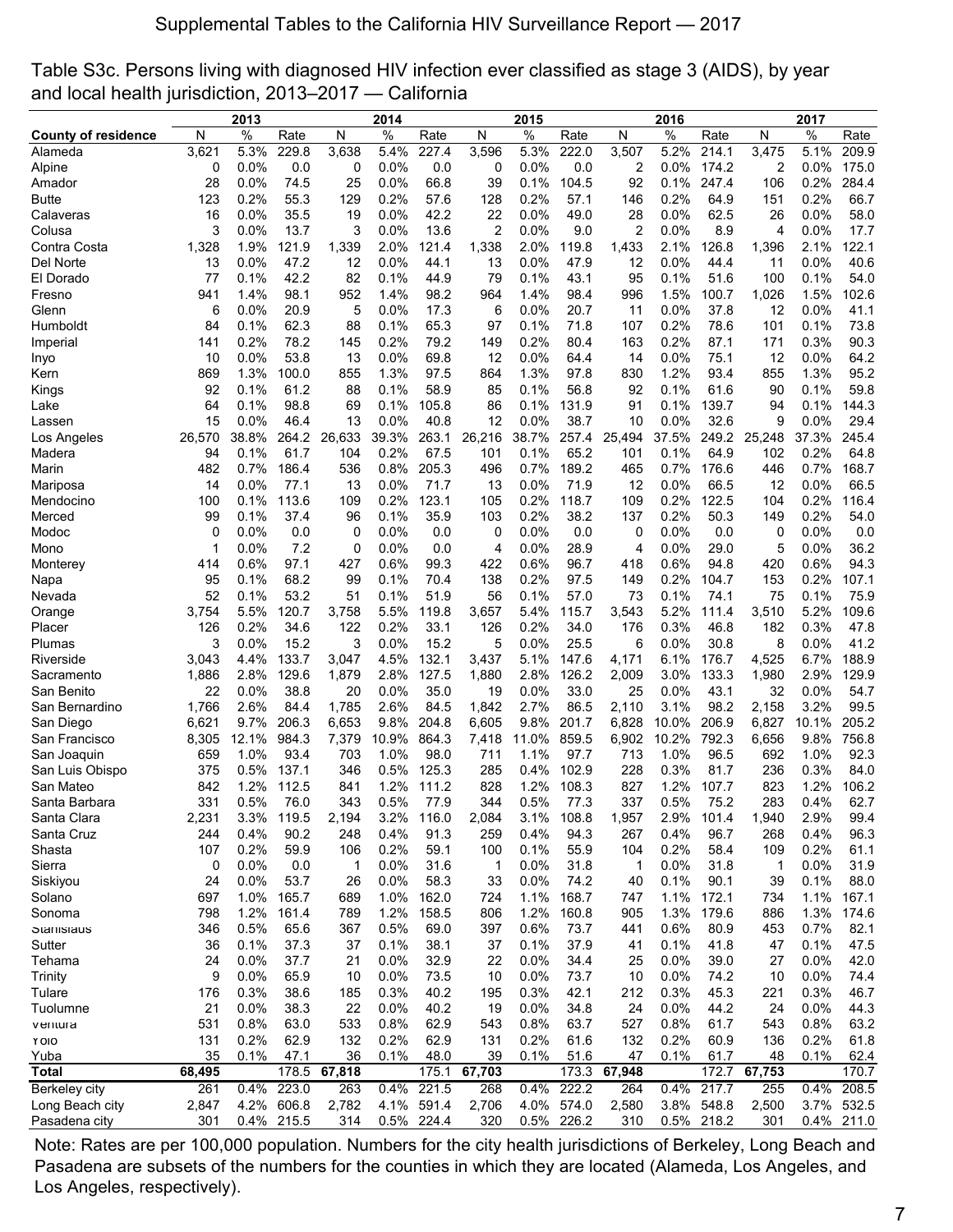|                           | <b>American</b><br>Indian/<br>Alaska<br><b>Native</b> |                          | Asian |       | Black/<br>African<br>American |         | Hispanic/<br>Latinx |       | <b>Native</b><br>Hawaiian/<br><b>Other</b><br><b>Pacific</b><br><b>Islander</b> |       | White  |       | <b>Multiple</b><br><b>Races</b> |       | Total  |       |
|---------------------------|-------------------------------------------------------|--------------------------|-------|-------|-------------------------------|---------|---------------------|-------|---------------------------------------------------------------------------------|-------|--------|-------|---------------------------------|-------|--------|-------|
| <b>Characteristic</b>     | N                                                     | Rate                     | N     | Rate  | N                             | Rate    | N                   | Rate  | N                                                                               | Rate  | N      | Rate  | N                               | Rate  | N      | Rate  |
| Age at year end (years)   |                                                       |                          |       |       |                               |         |                     |       |                                                                                 |       |        |       |                                 |       |        |       |
| 0 to 11                   | 0                                                     | 0.0                      | 2     | 0.3   | 4                             | 1.3     | 9                   | 0.3   | 0                                                                               | 0.0   | 2      | 0.1   | $\overline{c}$                  | 0.6   | 19     | 0.3   |
| 12 to 14                  | 0                                                     | 0.0                      | 1     | 0.6   | 4                             | 4.9     | 6                   | 0.8   | 1                                                                               | 18.9  | 0      | 0.0   | 2                               | 2.9   | 14     | 0.9   |
| 15 to 17                  | 0                                                     | 0.0                      | 3     | 1.8   | 3                             | 3.4     | 5                   | 0.6   | 0                                                                               | 0.0   |        | 0.2   |                                 | 1.6   | 13     | 0.8   |
| 18 to 19                  | 0                                                     | 0.0                      | 0     | 0.0   | 8                             | 10.3    | 23                  | 3.9   | 0                                                                               | 0.0   | 3      | 0.8   |                                 | 2.0   | 35     | 2.8   |
| 20 to 24                  | 1                                                     | 7.4                      | 17    | 5.0   | 126                           | 63.3    | 187                 | 12.9  | 0                                                                               | 0.0   | 44     | 4.7   | 12                              | 11.0  | 388    | 12.7  |
| 25 to 29                  | 4                                                     | 34.6                     | 68    | 21.6  | 343                           | 204.1   | 729                 | 62.8  | 5                                                                               | 44.8  | 206    | 24.8  | 61                              | 79.9  | 1,416  | 55.1  |
| 30 to 34                  | 4                                                     | 36.4                     | 135   | 37.3  | 559                           | 363.1   | 1,463               | 128.8 | 9                                                                               | 80.7  | 465    | 49.4  | 108                             | 156.4 | 2,743  | 102.2 |
| 35 to 39                  | 13                                                    | 121.5                    | 211   | 55.1  | 647                           | 436.6   | 2,390               | 211.7 | 14                                                                              | 129.4 | 755    | 80.2  | 156                             | 250.2 | 4,186  | 155.9 |
| 40 to 44                  | 12                                                    | 120.4                    | 275   | 70.0  | 809                           | 586.5   | 3,003               | 282.1 | 13                                                                              | 132.5 | 1,194  | 139.5 | 176                             | 349.2 | 5,482  | 217.4 |
| 45 to 49                  | 30                                                    | 269.1                    | 451   | 112.8 | 1,414                         | 908.5   | 4,409               | 433.0 | 12                                                                              | 119.3 | 2,782  | 277.3 | 290                             | 606.4 | 9,388  | 354.8 |
| 50 to 54                  | 40                                                    | 327.7                    | 450   | 122.7 | 2,170                         | 1,323.2 | 5,273               | 594.6 | 19                                                                              | 192.4 | 5,162  | 470.8 | 365                             | 836.9 | 13,480 | 522.5 |
| 55 to 59                  | 39                                                    | 292.4                    | 334   | 95.2  | 2,256                         | 1,367.4 | 3,943               | 535.4 | 14                                                                              | 145.1 | 5,937  | 479.0 | 317                             | 758.4 | 12,840 | 502.3 |
| 60 to 64                  | 22                                                    | 187.8                    | 260   | 80.1  | 1,621                         | 1,185.6 | 2,327               | 408.7 | 18                                                                              | 237.8 | 4,378  | 367.0 | 210                             | 634.1 | 8,836  | 388.2 |
| 65 to 74                  | 12                                                    | 71.8                     | 212   | 45.6  | ,229                          | 684.7   | 1,707               | 250.3 | 6                                                                               | 62.4  | 4,065  | 214.2 | 185                             | 439.8 | 7,418  | 225.3 |
| $\geq 75$                 | 1                                                     | 10.5                     | 51    | 14.8  | 205                           | 171.7   | 388                 | 89.3  | 2                                                                               | 35.3  | 825    | 56.9  | 23                              | 91.4  | 1,495  | 62.6  |
| Gender                    |                                                       |                          |       |       |                               |         |                     |       |                                                                                 |       |        |       |                                 |       |        |       |
| Cisgender men             | 147                                                   | 178.8                    | 2,089 | 85.1  | 8,584                         | 762.2   | 22,465              | 284.5 | 94                                                                              | 144.9 | 23,921 | 316.2 | 1,625                           | 285.8 | 58,928 | 298.2 |
| Cisgender women           | 30                                                    | 35.6                     | 335   | 12.4  | 2,554                         | 221.3   | 2,942               | 38.1  | 15                                                                              | 22.6  | 1,806  | 23.7  | 244                             | 42.1  | 7,927  | 39.8  |
| Transgender women         | -1                                                    | $\overline{\phantom{a}}$ | 46    |       | 253                           |         | 445                 |       | 4                                                                               |       | 88     |       | 40                              |       | 877    |       |
| Transgender men           | $\mathbf 0$                                           | $\overline{\phantom{a}}$ | 0     |       |                               |         | 9                   |       | 0                                                                               |       | 4      |       | 0                               |       | 20     |       |
| <b>Alternative Gender</b> | 0                                                     | $\sim$                   | 0     |       | 0                             |         |                     |       | O                                                                               |       | 0      |       | 0                               |       |        |       |
| <b>Total</b>              | 178                                                   | 107.0                    | 2,470 | 47.9  | 11,398                        | 499.8   | 25,862              | 165.6 | 113                                                                             | 86.1  | 25,819 | 169.9 | 1,909                           | 166.4 | 67,753 | 170.7 |

Table S4a. Persons living with diagnosed HIV infection ever classified as stage 3 (AIDS), by race/ethnicity, and selected demographic characteristics, 2017—California

Note: Rates are per 100,000 population. Dash (—) indicates rates not calculated due to unknown population denominators. Until 2003, Asian/Native Hawaiian/Pacific Islander was classified as a single category; therefore persons with race/ethnicity data only available prior to 2003 are classified as Asian because they cannot be disaggregated. There were four persons diagnosed and living with HIV in California with an unknown race/ethnicity.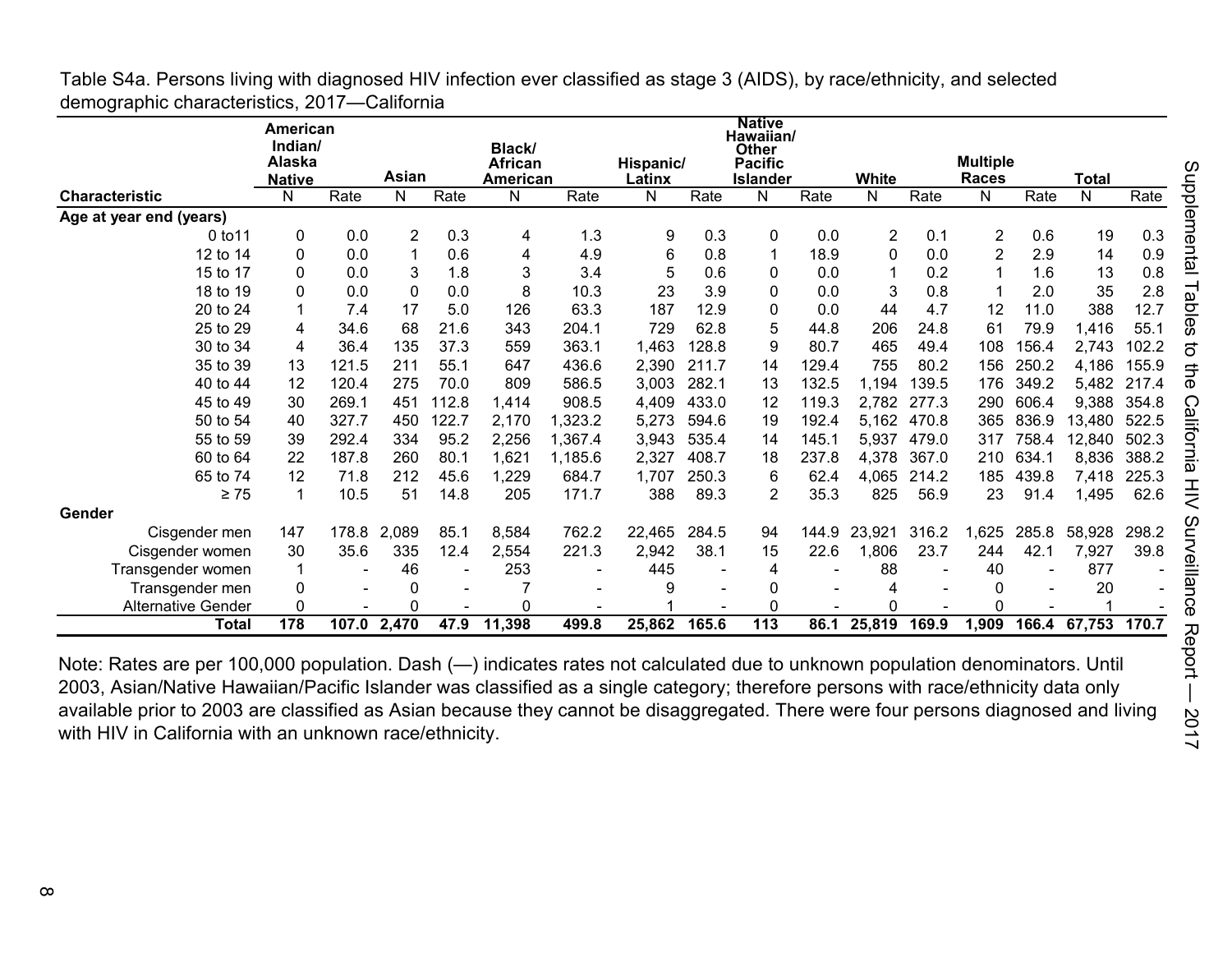## Table S4b. Persons living with diagnosed HIV infection ever classified as stage 3 (AIDS), by race/ethnicity and transmission category, 2017—California

|                                       |                                      | American<br>Indian/ |               |              |         | Black/         |       |           |                 | <b>Native</b><br>Hawaiian/ |       |              |         |                 |               |              |         |
|---------------------------------------|--------------------------------------|---------------------|---------------|--------------|---------|----------------|-------|-----------|-----------------|----------------------------|-------|--------------|---------|-----------------|---------------|--------------|---------|
|                                       |                                      | Alaska              |               |              |         | <b>African</b> |       | Hispanic/ |                 | <b>Pacific</b>             |       |              |         | <b>Multiple</b> |               |              |         |
|                                       |                                      | <b>Native</b>       |               | Asian        |         | American       |       | Latinx    |                 | <b>Islander</b>            |       | White        |         | Races           |               | <b>Total</b> |         |
| Demographic group                     | <b>Transmission category</b>         | N                   | $\frac{9}{6}$ | N            | %       | N              | %     | N         | $\overline{\%}$ | N                          | $\%$  | N            | %       | N               | $\frac{9}{6}$ | N            | %       |
| Male adult or adolescent              |                                      |                     |               |              |         |                |       |           |                 |                            |       |              |         |                 |               |              |         |
| $(212 \text{ years old at year end})$ | Male-to-male sexual contact (MMSC)   | 93                  | 62.8%         | .660         | 77.8%   | 5,343          | 60.5% | 16.789    | 73.3%           | 72                         | 73.5% | .204         | 72.4%   |                 | 33.3%         | 44,045       | 73.7%   |
|                                       | Injection drug use (IDU)             | 19                  | 12.8%         | 43           | 2.0%    | 933            | 10.6% | 1.196     | 5.2%            | 2                          | 2.0%  | 84           | 5.0%    | 0               | 0.0%          | 3,426        | 5.7%    |
|                                       | MSM and IDU                          | 27                  | 18.2%         | 105          | 4.9%    | 937            | 10.6% | 1.600     | 7.0%            | 10                         | 10.2% | 227          | 13.6%   | 0               | 0.0%          | 5,537        | 9.3%    |
|                                       | High-risk heterosexual contact (HRH) | 3                   | 2.0%          | 100          | 4.7%    | 659            | 7.5%  | 1.020     | 4.5%            |                            | 1.0%  | 46           | 2.8%    | 2               | 66.7%         | 2,281        | 3.8%    |
|                                       | Heterosexual contact (non-HRH)       |                     | 2.0%          | 127          | 6.0%    | 520            | 5.9%  | 1.221     | 5.3%            | 8                          | 8.2%  | 43           | 2.6%    | 0               | 0.0%          | 2,325        | 3.9%    |
|                                       | Perinatal                            | ŋ                   | 0.0%          | 5            | 0.2%    | 44             | 0.5%  | 72        | 0.3%            |                            | 1.0%  | 10           | 0.6%    | $\mathbf{0}$    | 0.0%          | 154          | 0.3%    |
|                                       | Unknown risk                         |                     | 2.0%          | 75           | 3.5%    | 375            | 4.2%  | 941       | 4.1%            | 4                          | 4.1%  | 43           | 2.6%    | 0               | 0.0%          | 1.823        | 3.0%    |
|                                       | Other                                |                     | 0.0%          | 18           | 0.8%    | 23             | 0.3%  | 66        | 0.3%            | O                          | 0.0%  |              | 0.4%    | $\mathbf{0}$    | 0.0%          | 202          | 0.3%    |
|                                       | <b>Subtotal</b>                      | 148                 |               | 2,133        |         | 8,834          |       | 22,905    |                 | 98                         |       | 1,664        |         | 3               |               | 59,793       |         |
| Female adult or adolescent            |                                      |                     |               |              |         |                |       |           |                 |                            |       |              |         |                 |               |              |         |
| $(212 \text{ years old at year end})$ | Injection drug use                   | 14                  | 46.7%         | 18           | 5.4%    | 576            | 22.5% | 393       | 13.3%           | 2                          | 13.3% | 56           | 23.0%   | 0               | 0.0%          | 1,673        | 21.1%   |
|                                       | High-risk heterosexual contact (HRH) | 10                  | 33.3%         | 225          | 67.2%   | 1,301          | 50.8% | 1.736     | 58.9%           | 8                          | 53.3% | 111          | 45.7%   | $\Omega$        | 0.0%          | 4,301        | 54.2%   |
|                                       | Heterosexual contact (non-HRH)       | 4                   | 13.3%         | 63           | 18.8%   | 473            | 18.5% | 544       | 18.5%           | 5                          | 33.3% | 53           | 21.8%   | 0               | 0.0%          | 1,330        | 16.7%   |
|                                       | Perinatal                            |                     | 3.3%          | 3            | 0.9%    | 70             | 2.7%  | 75        | 2.5%            | $\Omega$                   | 0.0%  | 5            | 2.1%    |                 | 100.0%        | 173          | 2.2%    |
|                                       | Unknown risk                         |                     | 0.0%          | 18           | 5.4%    | 119            | 4.6%  | 159       | 5.4%            | 0                          | 0.0%  | 12           | 4.9%    | $\mathbf{0}$    | 0.0%          | 351          | 4.4%    |
|                                       | Other                                |                     | 3.3%          | 8            |         | 21             | 0.8%  | 41        | 1.4%            |                            | 0.0%  | 6            | 2.5%    | 0               | 0.0%          | 113          | 1.4%    |
|                                       | <b>Subtotal</b>                      | 30                  |               | 335          |         | 2.560          |       | 2.948     |                 | 15                         |       | 243          |         |                 |               | 7,941        |         |
| Child                                 |                                      |                     |               |              |         |                |       |           |                 |                            |       |              |         |                 |               |              |         |
| (<12 years old at year end)           | Perinatal                            | O                   | 0.0%          | 2            | 100.0%  | 3              | 75.0% |           | 77.8%           | $\Omega$                   | 0.0%  | $\mathbf{2}$ | 100.0%  | $\mathbf{0}$    | 0.0%          | 16           | 84.2%   |
|                                       | Unknown risk                         |                     | 0.0%          | 0            | 0.0%    | 1              | 25.0% |           | 11.1%           | $\Omega$                   | 0.0%  | 0            | 0.0%    | 0               | 0.0%          | 2            | $0.5\%$ |
|                                       | Other                                |                     | 0.0%          | 0            | $0.0\%$ | 0              | 0.0%  |           | 11.1%           | 0                          | 0.0%  | 0            | $0.0\%$ | 0               | $0.0\%$       |              | 5.3%    |
|                                       | <b>Subtotal</b>                      | 0                   |               | $\mathbf{2}$ |         | Δ              |       | 9         |                 | $\bf{0}$                   |       | $\mathbf{2}$ |         | 0               |               | 19           |         |
|                                       | <b>Total</b>                         | 178                 |               | 2.470        |         | 11,398         |       | 25,862    |                 | 113                        |       | 1,909        |         | 4               |               | 67,753       |         |

Note: Transmission category classified by sex at birth. High-risk heterosexual contact: heterosexual intercourse with a person of the opposite sex at birth who is HIV-positive or has a high risk for HIV (i.e., MMSC, IDU). Heterosexual contact (non-high-risk): heterosexual intercourse with a person of the opposite sex at birth whose who does not have a high risk for HIV. "Other" includes exposure to blood transfusion or blood products, receiving a transplant, occupational exposure, and other unspecified risks. There were four persons diagnosed and living with HIV in California with an unknown race/ethnicity.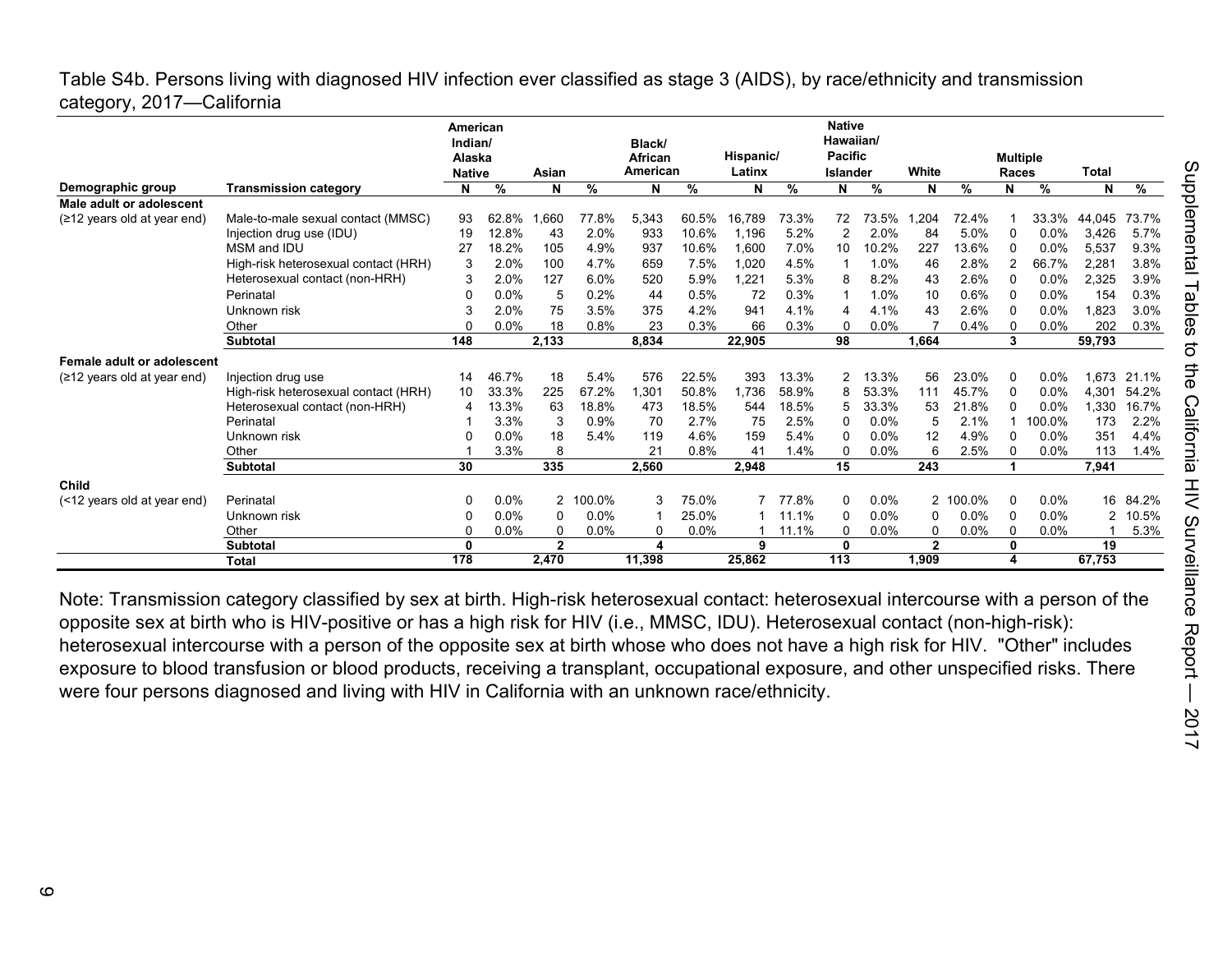## **Technical Notes on the Supplemental Tables**

The information presented in this report is based on HIV surveillance data reported to the OA through January 9, 2019, allowing for a minimum of 12 months' reporting delay. Persons are presumed to reside in California if the most recent available address is located in the state.

The term HIV infection is defined as any diagnosis of HIV infection that met the CDC surveillance case definition, regardless of the stage of disease (stage 0, 1, 2, 3 [AIDS], or unknown) at time of initial diagnosis. The term "stage 3 (AIDS)" refers specifically to the subset of persons with diagnosed HIV whose infection was classified as stage 3 (AIDS) during a given year (for tables of persons newly diagnosed) or whose infection has ever been classified as stage 3 (AIDS) (for tables of persons living with diagnosed infection). Stage 3 HIV infection (AIDS) is diagnosed when the immune system of a person infected with HIV becomes severely compromised―defined as low CD4 cell count (<200 cells/µL), or the diagnosis of an AIDS-defining opportunistic infection or illness. This report does not include estimates of the number of persons who are infected with HIV, but not yet diagnosed. Because persons test at differing times after becoming infected, the number of persons with newly diagnosed HIV infection is not necessarily representative of persons newly infected with HIV (HIV incidence). Please use caution when interpreting data on trends for groups with fewer than 20 cases. Small fluctuations from year to year can lead to dramatic changes in rates, which may not be indicative of changes in the epidemiology of HIV in these populations.

**Age:** The designation "adults and adolescents" refers to persons aged 12 years and older; "children" refers to persons aged less than 12 years. For newly diagnosed persons, the age group is based on the date of diagnosis. For persons living with HIV, the age group is based on the age at the end of the specified calendar year. For deaths, the age group is based on the age at death.

**Gender:** Persons were classified as being transgender if a case report form affirming their transgender status was present in HIV surveillance data by January 9, 2019. Otherwise individuals were classified according to their sex-at-birth.

**Race and ethnicity:** Hispanic/Latinx persons can be of any race. Race/ethnicity data were collected using Asian/Native Hawaiian/Pacific Islander as a single category until 2003; therefore persons who were classified as Asian/Native Hawaiian/Pacific Islander prior to 2003 and for whom no subsequent race/ethnicity information is available are classified as Asian, because they cannot be disaggregated. Although California Government Code Section 8310.5 requires CDPH to tabulate information by expanded ethnicities for each major Asian and Pacific Islander group, the data shown here are not disaggregated into those groups in order to maintain the confidentiality of these persons.

**Geography:** Jurisdiction of residence was determined at the time of diagnosis for newly diagnosed persons. For all living and deceased cases, jurisdiction of residence was based on the most recent available address.

**Transmission category:** Transmission category is the term for classifying cases based on a person's reported HIV risk factors. The classification is based on the CDC algorithm and results from selecting the single risk factor most likely to have been responsible for transmission, even if multiple risk factors were reported. The CDC hierarchy of risk factors, from most likely to lead to HIV transmission, to least likely, is as follows: male-to-male sexual contact (MMSC) and injection drug